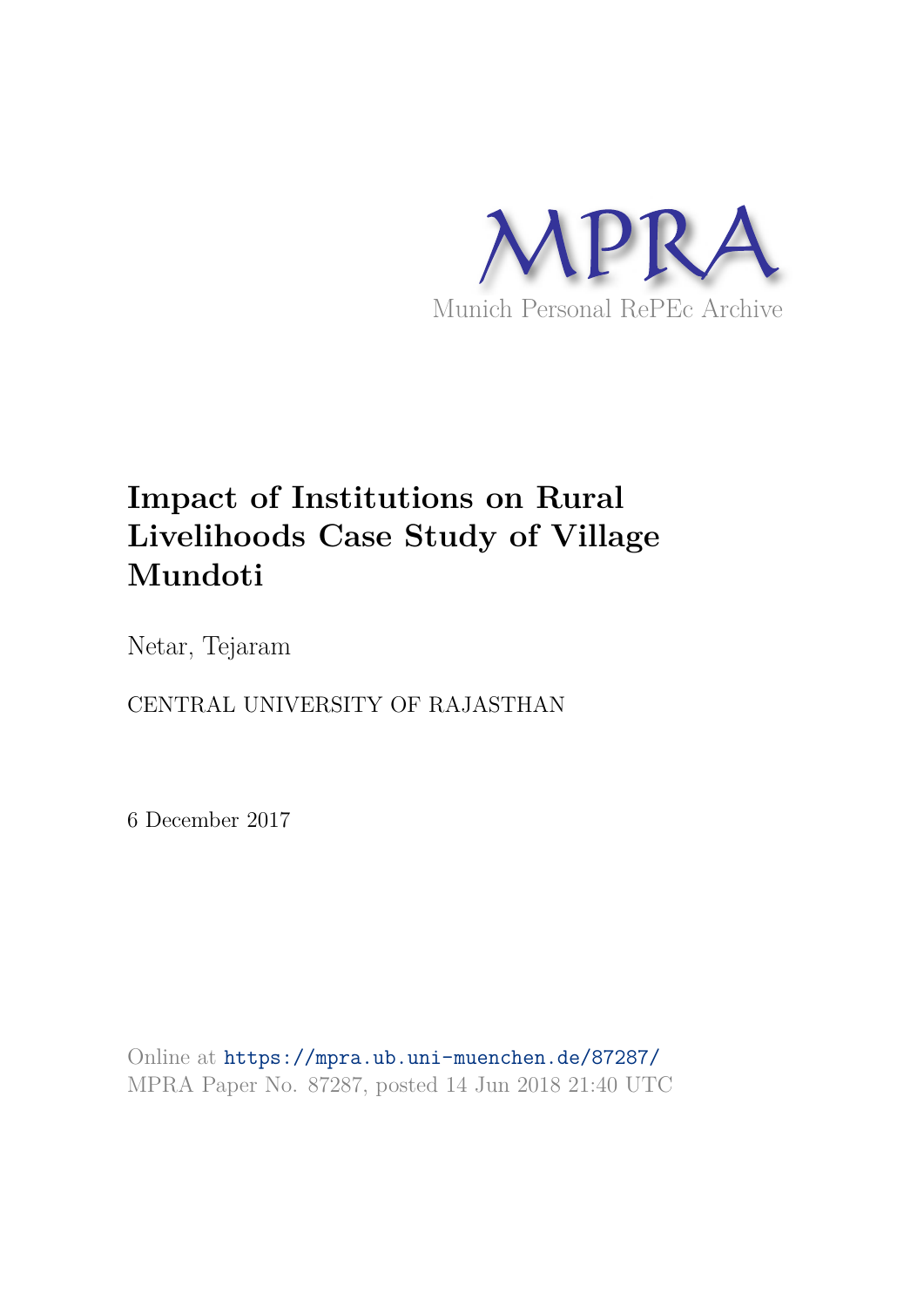## **Impact of Institutions on Rural Liveloohoods Case Study of Village Mundoti**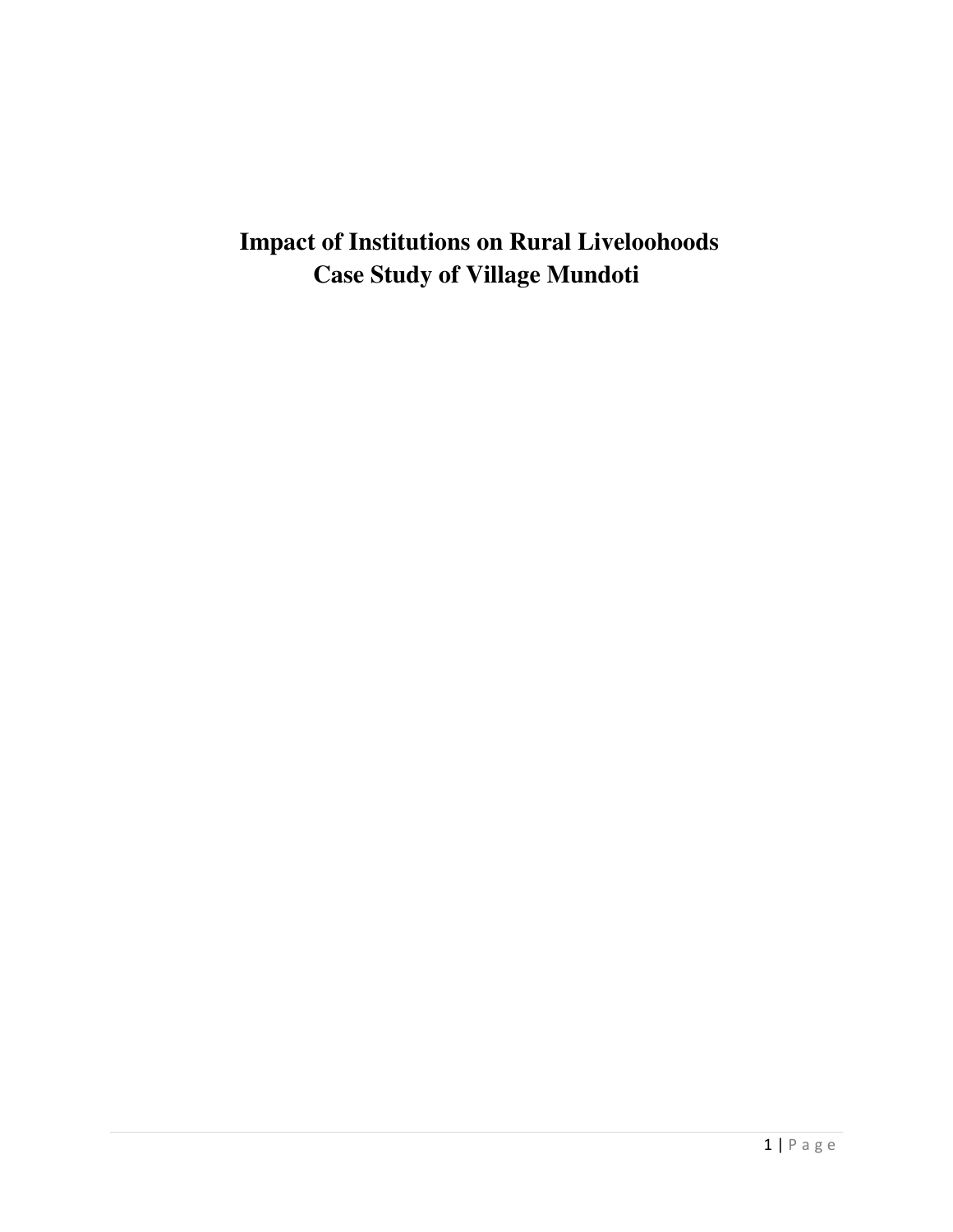**Abstract:** *Proposed study presents an analysis of the linkages between the Livelihood strategies of the rural area and their Institutional impact on the rural livelihoods. Agriculture is the main livelihood option of the majority of the rural people in rural area. As a coping strategy for food production and income generation, wetlands and uplands are used in an integrated manner by the rural people to achieve sustained livelihoods. The researcher has presented trend by graphs and used models between the variables to analyze the relationship between institutions and livelihoods in rural area. Study has taken primary data source through direct interaction with the household of rural area, Mundoti village in Kishangarh Tehsil of Ajmer district in Rajasthan, India.* 

*Key word: Rural, Livelihood, Institution, Household* 

## **I. INTRODUCTION**

The basic purpose of the study is to observe the relationship between institutions and livelihoods.

**What is household?** A group of people who eat from a common pot and share common stake in perpetuating and improving their socioeconomic status from one generation to the next."

**What is Rural?** The areas where the density of population is less than 5000 and the main occupation of people is agriculture.

#### **Characteristics of rural areas:**

- The areas where the density of population is less than 5000.
- The areas where the main occupation is agriculture.
- People are directly linked with natural resources to earn livelihood.
- The areas where modern facilities are less/ scare. E.g. hospitals, transport, markets, schools, colleges, agriculture, offices.
- The areas where there is strong interest among people.
- Where there is strong emphasized on cast system
- Where cultural values and religion has great importance in the lives of people.
- The areas where most people live in the form of joint family system.
- The areas where a serious consideration is given to ascribed status.
- The areas where education is less.
- Where people use old methods of recreation like playing cards.

**Definition of Institution:** An organization, establishment, foundation, society or the like devoted to the promotion of a particular cause or programme, especially of a public, educational or charitable character.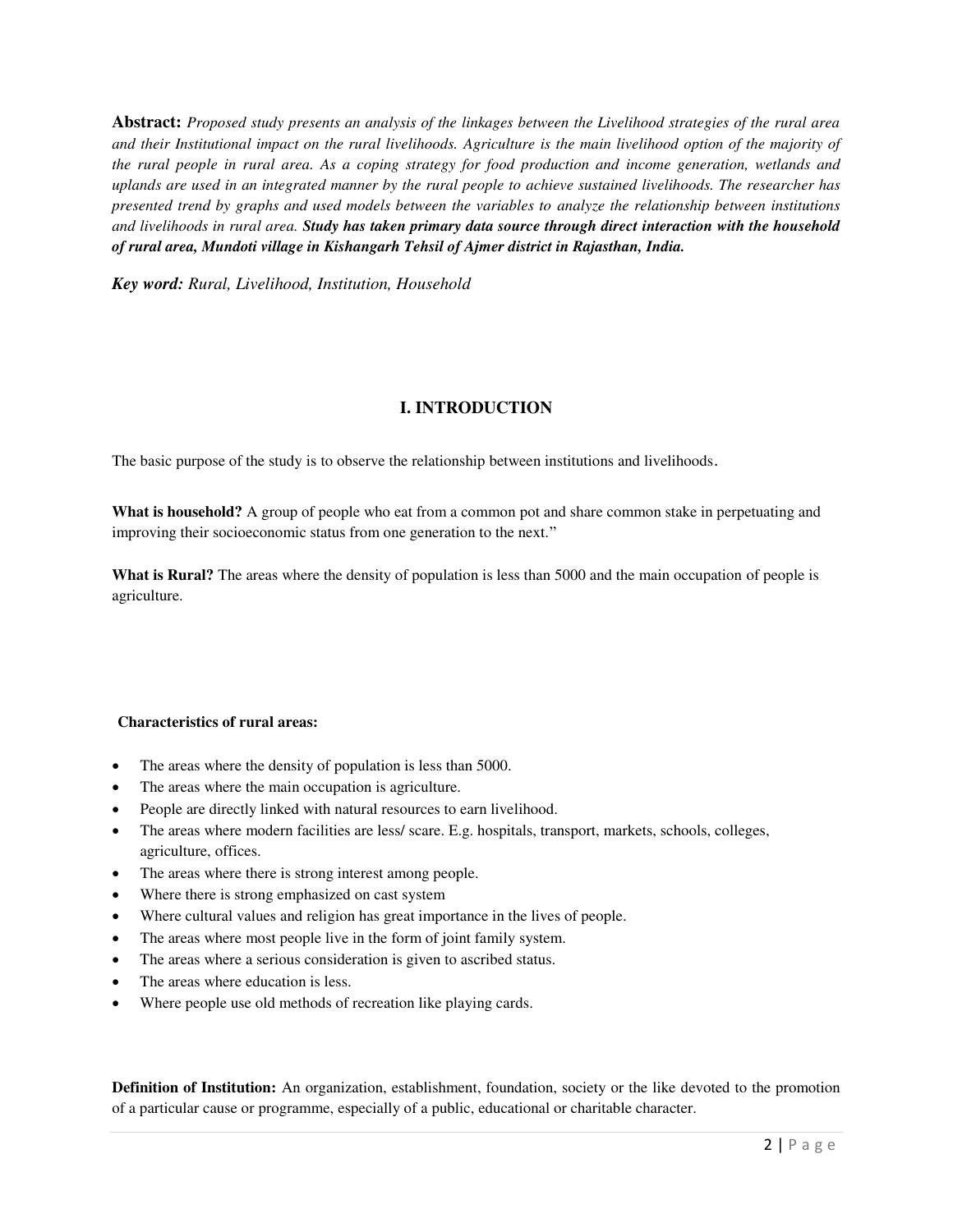#### **Characteristics of Institution:**

- (а) Institutions are purposive in the sense that each has its objectives or goals to satisfy social needs.
- (b) They are relatively permanent in their structure.
- (c) They tend to become traditional and enduring.
- (d) Each institution is a unified structure and functions as a unit.
- (e) The institution is necessarily value laden and tends to become a code of conduct.
- (f) Each institution is affiliated and derive rights from some or other society.

## **Type of institution**

**Family:** Family as an institution provides for care, protection and nature of children. The institution of family has three important functions. First, to provide for the rearing of children. Second, to provide a sense of identity or belonging among its members. Third, to transmit culture between generations. Family plays an important role in personality development of a child. Family institution is present in all human communities. Person in family have blood relation. All members of this institution participate in a financial process and responsibility. There is only one resident for all the members of the family. When the children grow they get married and they form own independent family. Therefore, the size of the family institution is small. Family institution plays a very important role in giving stability to society. In India, people generally live in joint family in rural areas but now a day due western society impact they started leading life in nuclear families.

**Educational:** An **educational institution** is a place where people of different ages gain an [education,](https://en.wikipedia.org/wiki/Education) including preschools, childcare, primary-elementary schools, secondary-high schools, and universities. They provide a variety of [learning environments a](https://en.wikipedia.org/wiki/Learning_environment)n[d learning spaces.](https://en.wikipedia.org/wiki/Learning_space) In these institutions individuals acquire a personal identity and learn the knowledge, language, and social skills required to interact with others. Again, students don't only learn from the academic curriculum prepared by teachers and school administrators. They also learn social rules and expectations from interactions with others. One of the significant function of these institution is the transmission of cultural norms and values to new generations. These help to mold a diverse population into one society with a shared national identity and prepare future generations for their citizenship roles.

**Political: Political institution** are organization which create, enforce, and apply laws; that mediate conflict; make (governmental) policy on economy and social system. Some examples are political parties, trade unions, the (legal) courts. It may also refer to recognized structure of rules and the principles with in which the organization operates. The basis of these institution is political and cultural development, but now a day it has shifted towards capital investments.

Government political institution provide for law orders, settlement of disputes, administration affairs.

**Religious:** These institutions prescribe prayers and worship as a part of relation with God. The inculcation of religious values is the purpose of the organization. These institutions primarily employ and serves persons who share the religious tenets of the institution. These institutions are nonprofit organization. Religious institutions are the visible and organized manifestations of practices and beliefs in particular social and historical contexts. Like human emotions and attitudes, religious beliefs and practices project outward onto the social and historical plan. They create identities and representations, and determine attitudes, emotions, and behavior. These manifestations and outward projections originate from beliefs and practices, but they are also limited by historical contexts. Geographical, social, and political considerations modify attitudes and practices. Religious institutions, then, take shape in relation to both religious impulses and contextual configurations.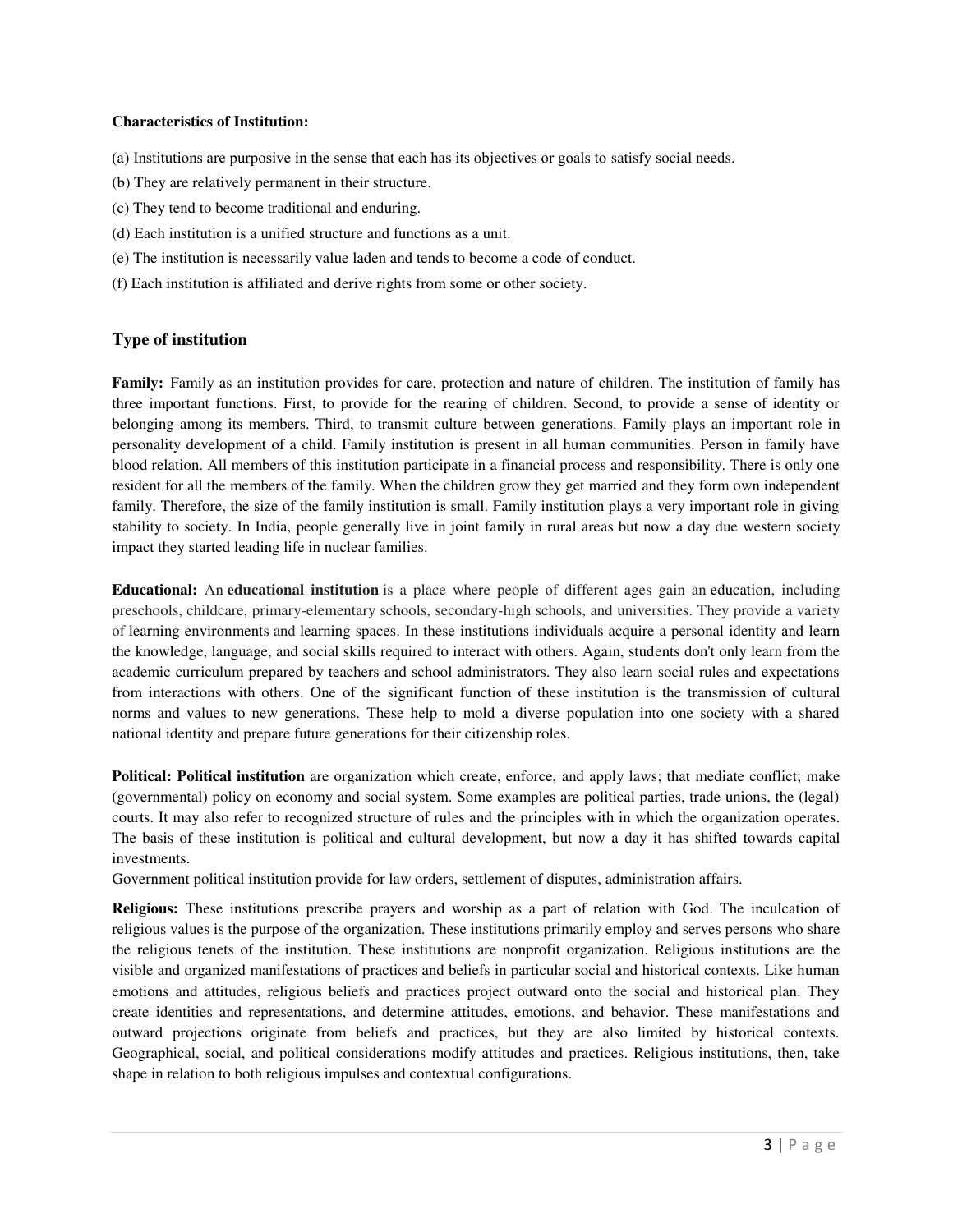**Economical(Occupational):** The term 'economic institutions' is usually used for socially sanctioned such concepts and struc-tures which men have developed in the process of satisfying their material needs. Economic institutions provide basic physical subsistence for society and meet needs for food, shelter, clothing and other necessities of life. These are network of commercial organizations (such as manufacturers, producers, wholesalers, retailers, and buyers) who generate, distribute, and purchase goods and services. Economic institutions can be defined as those that provide security of property rights and relatively equal access to economic resources to a broad cross-section of society. The term 'economic institutions' is usually used for socially sanctioned such concepts and struc-tures which men have developed in the process of satisfying their material needs. Economic institutions provide basic physical subsistence for society and meet needs for food, shelter, clothing and other necessities of life. These institutions include production agriculture and industry and the distribution, exchange and consumption of commodities, goods and services necessary for human survival. Secondary economic institutions are credit and banking system, advertising, co-operatives, etc.

#### **Livelihood: -**

**Definition of livelihood:** The term "livelihood" is used rather than "job" or even "source of income". In everyday language "livelihoods" refers to a "means of living". Asking someone "How do you earn your livelihood?" is the same as asking "What do you do for a living?"

In development thinking, livelihood refers to the way people make a living, and analyzing livelihood system is the analysis of the factors involved in the way in which people make a living.

**Livelihoods as a Concept:** A person's livelihood refers to their "means of securing the necessities of life." Livelihoods is defined as a set of economic activities, involving self-employment, and or wage employment by using one's endowments (both human and material) to generate adequate resources for meeting the requirement of the self and household on a sustainable basis with dignity. The activity usually carried out repeatedly. For instance, a fishermen's livelihood depends on the availability and accessibility of fish.

Livelihoods are the means people use to support themselves, to survive and to prosper. Livelihoods are an outcome of how and why people organize to transform the environment to meet their needs through technology, labour, power, knowledge and social relations. Livelihoods are also shaped by broader economic and political system within which they operate.

Conceptually, 'Livelihoods' denotes the means, activities, entitlements and assets by which people make a living, one can describe a 'Livelihood' as a combination of the capabilities and resources people have (including social, human, financial, natural and material assets) and the activities they undertake in order to make a living and to attain their goal and aspirations.

A livelihood comprises the capabilities, assets (stores, resources, claims and access) and recovers from stress and shocks, maintain or enhance its capabilities and assets and provide sustainable livelihood opportunities for the next generation and which contributes net benefits to other livelihoods at the local and global levels and in the long and short run (Chambers and Conway, 1992).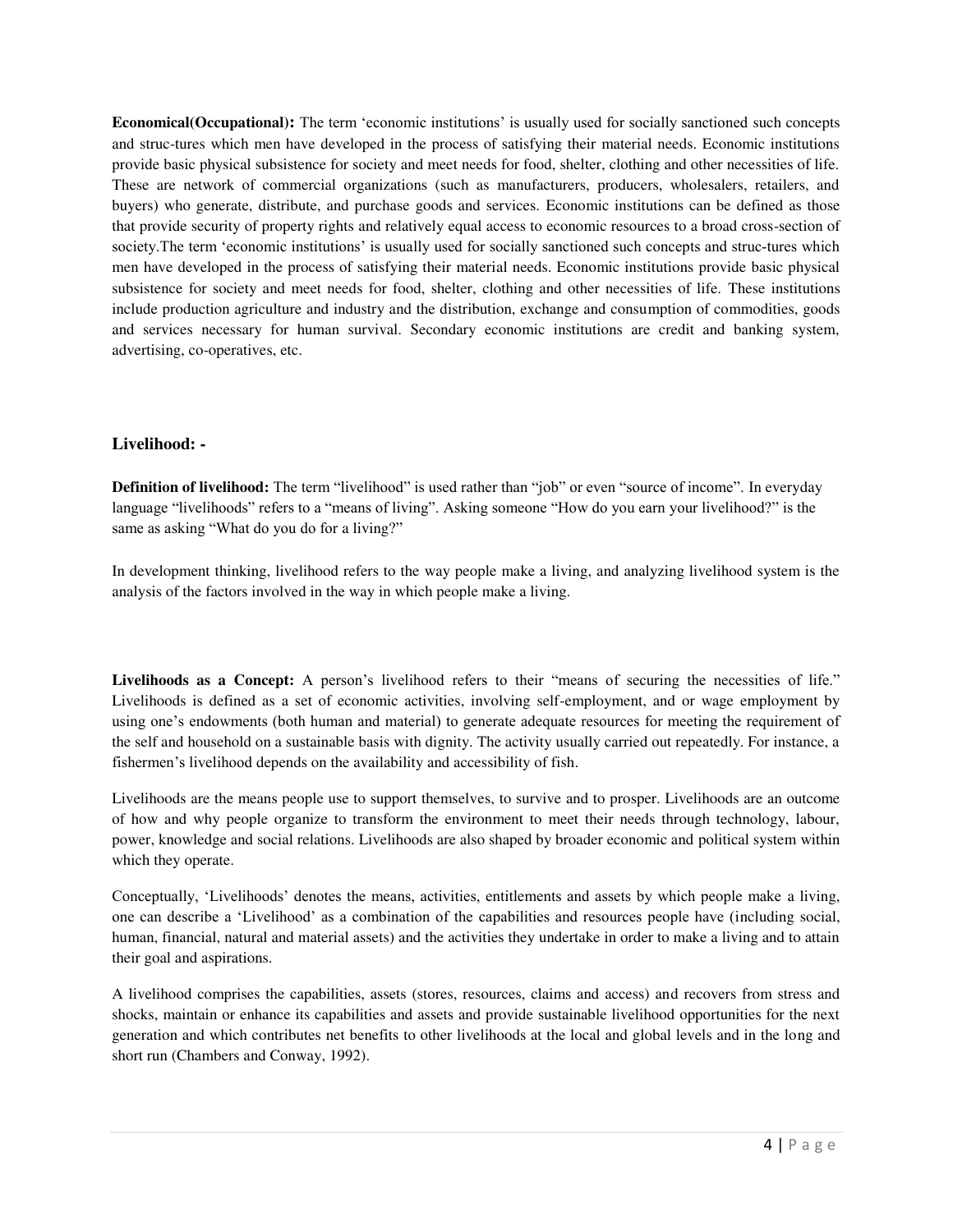A 'livelihood' is sustainable when people cope with and recover from shocks and crisis (e.g., seasonal, environmental and economic) and can maintain to enhance their capability an asset both now and in the future, while not undermining the natural resources base.

 **Rural Livelihood in India – An Overview:** Rural livelihood is occupation as a source of income and livelihood in the rural areas that include agricultural work and other allied rural employment such as labour, home industry etc. A rural livelihood is defined as the capabilities, assets and activities that rural people require for a means of living. Of let, rural development has assumed global attention especially among the developing nations. It has great significance for a country like India where majority of the populations live in the rural areas. The present strategy of rural development in India mainly focuses on poverty alleviation, better livelihood opportunities, provision of basic amenities and infrastructure facilities through innovative programs and wage and self-employment.

India is primarily an agriculture based economic country. Agriculture contributes nearly one-fifth of the gross domestic product in India. Majority of population in rural sustains on agriculture and linked occupation. Agriculture and allied activities that support the livelihoods of nearly 70 percent of India's rural population, has lost its importance. In recent years, land-based livelihoods of small and marginal farmers are increasingly becoming unsustainable. As their land has failed to support their families' requirements they are forced look at alternative means for supplementing their livelihoods. They rapid changes at the macro level that India witnessed since the early nineties has contributed to the stability of the livelihood systems for the poorer sections of the rural households. Searching jobs for the millions remain a challenge for rural India.

The agrarian economy in particular and the rural economy in general, has been in a state of crisis. Quite apart from the tragic phenomenon of lakhs of farmers being pushed into committing suicides - a phenomenon that has not abated much in the recent period – the rural economic crisis is clearly manifested in the slow growth and poor quality of employment as well as abysmal earnings from work during the reform period.

It is increasingly the case the case that rural workers are more foot loose than before, and there is considerable seasonal migration from rural to urban areas for short and medium-term employment under a variety arrangement. These distress migrants often lock their homes, take a few meager belongings and move across long distance. The children accompanying their parents are forced to drop out of school. Being away from their village, they do not belong to the places where they go and increasingly lose acceptance in their own villages. They are disconnected from their community, culture and traditions, unable to take part in festivals, fairs, religious and social functions, which are an integral part of their lives thus losing their sense of identity. The vulnerability of people who cross state boundaries is even greater as they find themselves increasingly at the mercy of their contractor dealing with emergencies, particularly back home is difficult, especially for those who go long distance.

## **II. REVIEW OF LITERATURE:**

**Role of Institutions in Economic Development:** A country's social and economic institutions dominate theprocess of economic development. They determine attitudes, motivations and conditions for development. If institutions are elastic and encourage people to avail economic opportunities and further to lead higher standard of living and inspire them to work hard, then economic development will occur.

On the other hand, if they discourage all this, the economic development will be hampered and adversely affected. This has been rightly observed by UNO that economic development is impossible in the absence of appropriate atmosphere. So economic progress will not take place unless atmosphere is favorable to it.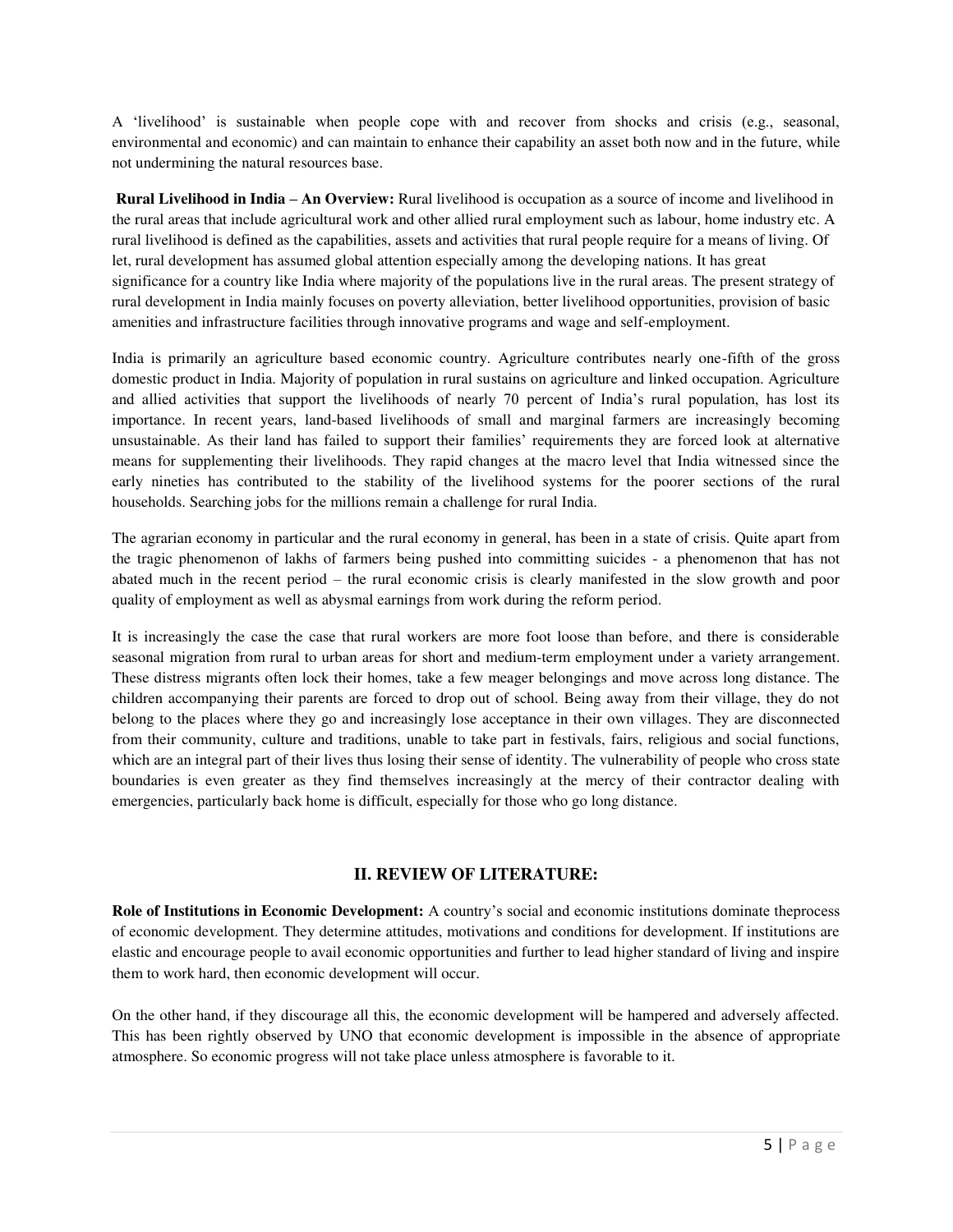The people of the country must desire progress and their social, economic, legal and political institutions must be favorable to it.

Emphasizing the significance of these institutions in economic development, Prof. A.K. Cairn-cross says, "Development is not governed in any country by economic forces alone and the more backward the country, the more this is true. The key to development lies in men's mind, in the institutions in which their thinking finds expression and the play of opportunity on ideas and institutions."

Therefore, right king of institutions or growth promoting institutions are a pre-requisite for the rapid economic development of a country. These institutions may be called growth promoting which permit or stimulate, rather than impede, the adoption of new techniques and the formation of productive capital.

In a broad sense, institutions promote economic growth to the level that they associate efforts with regard to permit increased division of labour, expansion of trade and freedom to seize economic opportunities.

In this regard, Prof. W.A. Lewis observed, "Institutions promote or restrict growth according to the protection, they accord to effort, according to the opportunities they provide for specialization and according to the freedom of action they permit."

According to Prof. W.W. Rostow, "For economic progress, a country must have timely changes in people's tendencies and needful improvement in social institutions and appropriate changes in political and social conditions." Thus, it becomes important to recognize that the socio-political environment may or may not be conduce

## III.**OBJECTIVES:**

#### **1. To identify the various livelihood options/sources in rural area (Village Mundoti).**

**Agriculture:** Agriculture plays a vital role in India's economy. Over 58 per cent of the rural households depend on agriculture as their principal means of livelihood. In our case study of Mundoti we can see that almost all families are depends upon agriculture as a primary source of income. The main livelihood of Mundoti village is agriculture and it is approximately 75-85% of the total population of the village. The below graph show primary source of income, Agriculture vs. other source-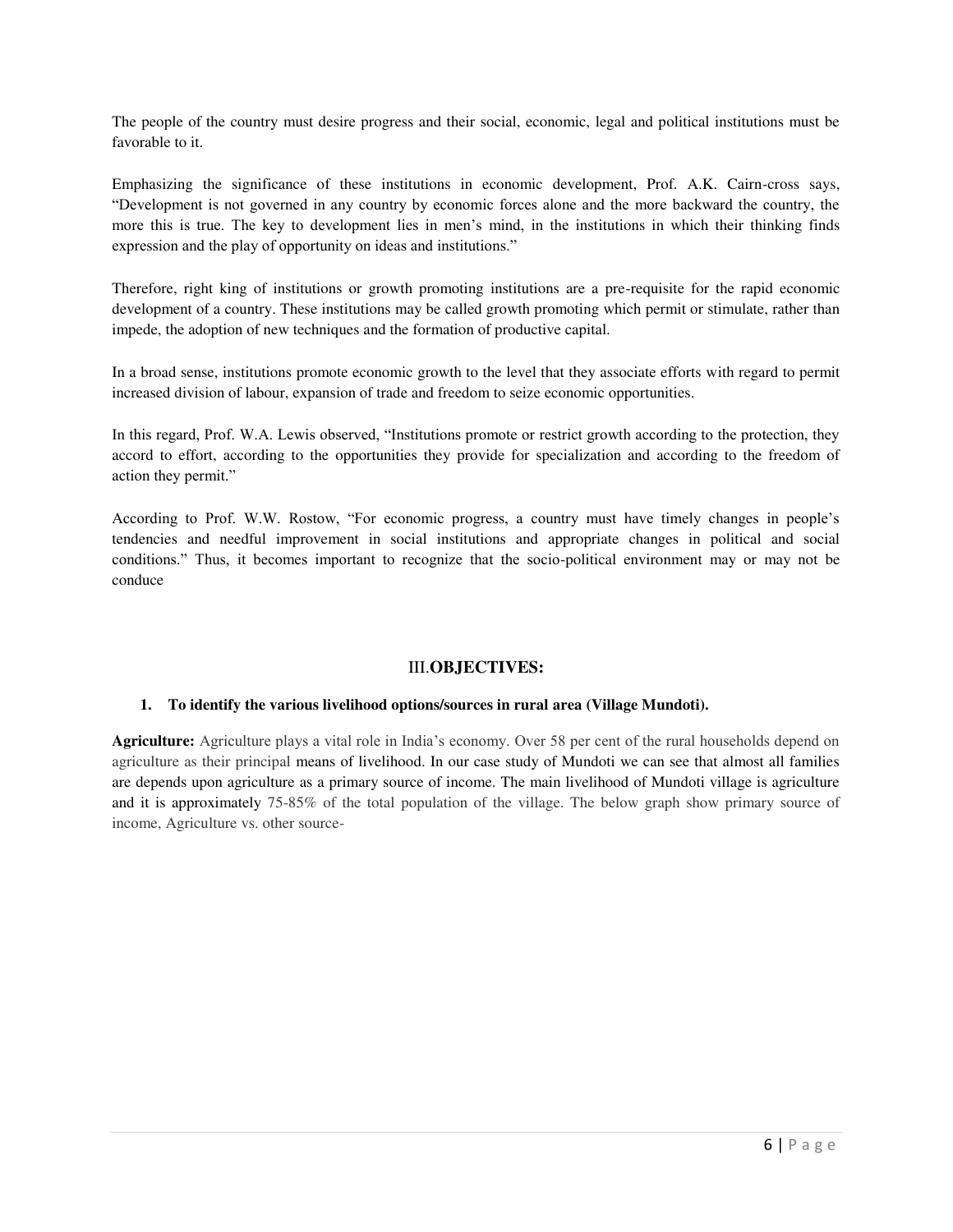

#### **Another source**

Diary, Shop, Labor, Government service, Other service

Alongside the agriculture or as the independent source of income are the diary, shop (i.e. cloth shop, blacksmith, general item shop etc.), labor, government service(i.e. teacher, guard, defense person etc.), other service (i.e. driver etc.). Diary works as a primary source of income for those families that does have insufficient or no agriculture land. Almost shop works as alternative source of income. It is a small form of business. Some people are working as Guard in near a university, Central University of Rajasthan

## **2. To identify the challenges faced by the rural households.**

**Unequal distribution of income:** The distribution of income and wealth in village Mundoti is inequitable. According to collected present data, the share of bottom 40 percentage of the population in aggregate household income is 15.69% while the share of top 20% is high as 46.94%. These data clearly bring out the large inequality in income and wealth that exist in Mundoti. The inequality of income is shown by Lorenz Curve.

 **Lorenz Curve:** The Lorenz curve is the graphical representation of wealth distribution developed by American [economist](http://www.investopedia.com/terms/e/economist.asp) Max Lorenz in 1905. On the graph, a straight diagonal line represents perfect equality of wealth distribution; the Lorenz curve lies beneath it, showing the reality of wealth distribution. The difference between the straight line and the curved line is the amount of inequality of wealth distribution, a figure described by the Gini coefficient.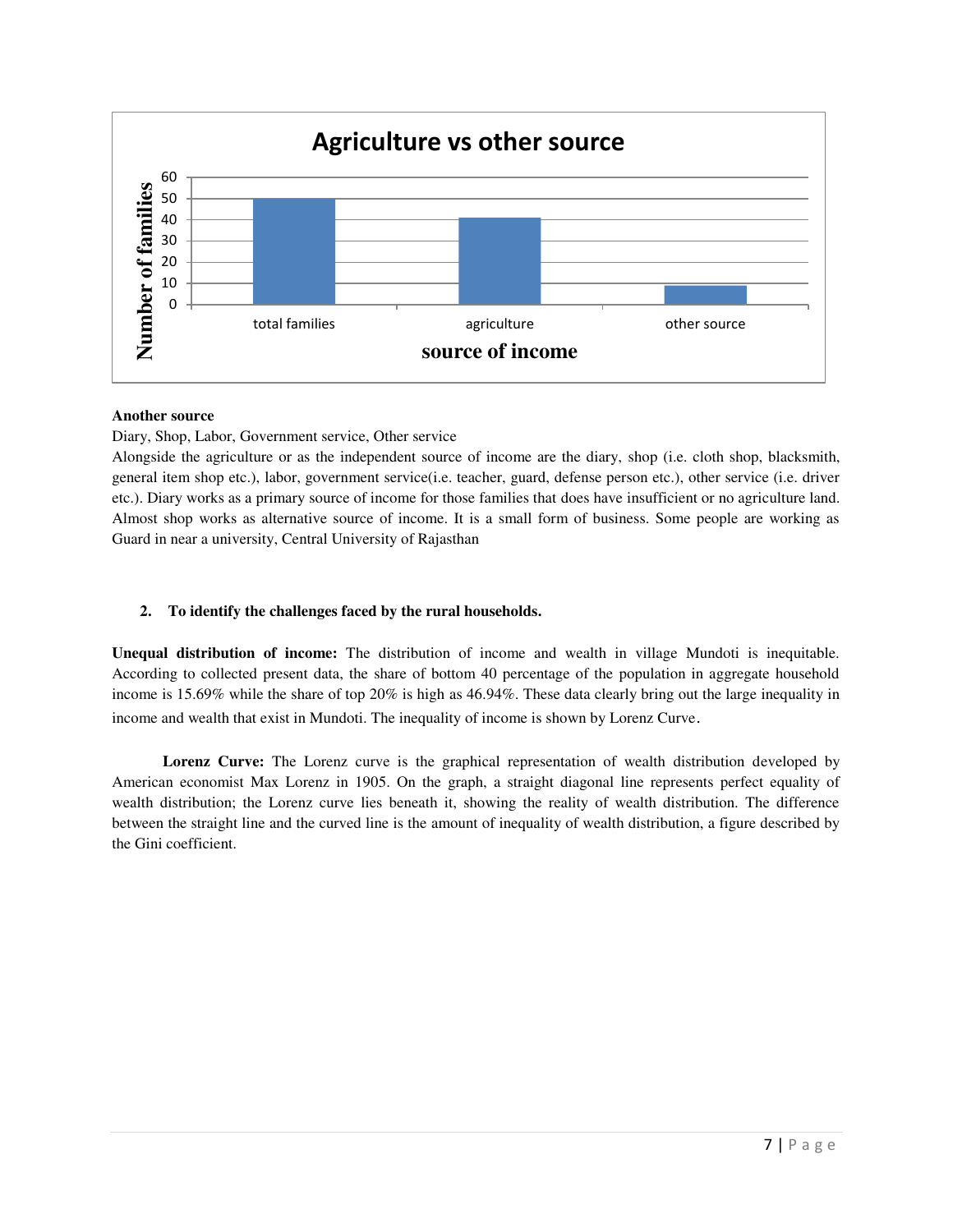

**Low level of education:** Low level of education as well as 50-60% literacy in rural area. In India both private as well as government schools but due to high amount of fees and poverty many people are unable to sent their child in private education institution. So they send their child in government schools but in government school there are many other problem like-

- ➢ Lack of government schools.
- $\blacktriangleright$  Lack of teaching staff.
- $\triangleright$  Low quality of education.
- ➢ Teacher does not care about student.

**The following graph show literacy of village Mundoti-**



**Unequal distribution of land:** In India, although the contribution of agriculture to the Gross National Product (GNP) is around 35%, in the absence of employment opportunities in industrial and service sectors, over 85% of the rural income is generated from agriculture, which spends about 75% - 80% of their earnings on food. Agriculture is the major source of livelihood but most of the illiterate farmers have not been successful in cultivating their land economically. They have been treating agriculture as a family tradition, following age old practices and adopted new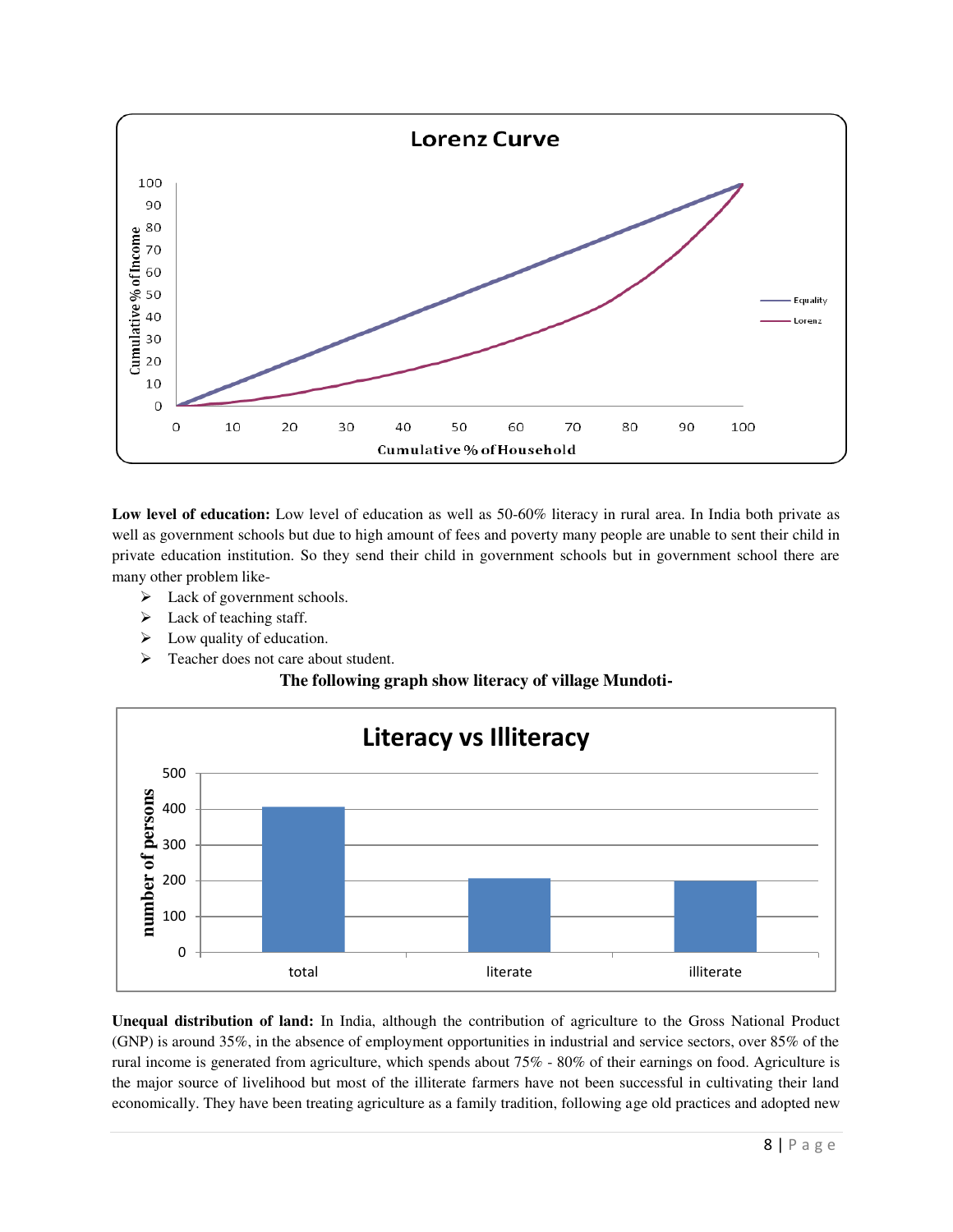changes only after observing the success of their neighbours. Also there are the main problem of unequal distribution of Land. The below graph show distribution of land(case study of village mundoti)



**Technological backwardness:** While technological progress is at the heart of development process, over a wild range of productive activity, techniques of production are backward in village Mundoti. Agriculture which provides subsistence to more than half of the population is even now characterized by highly backward techniques. The small and marginal farmers who constitute the overwhelming majority have, on account of that poverty failed to adopt new technology which in turn has kept agricultural productivity very low. In the case study of village apporx 70%- 80% is based on fully labour. Only 30% population of Mundoti use modern technology of agriculture such as tractor, drip irrigation system etc.

**Unavailability of water:** Water is a critical input for human consumption as well as for crop production but grossly neglected by the community. Major sources of water supply are rainfall and underground storage. But most of the people are dependent upon rainfall means depends upon seasonal natural supply of water. The following graph show source of water in mundoti and associated families.

**RW:-** Rain water, TW:-Tube well

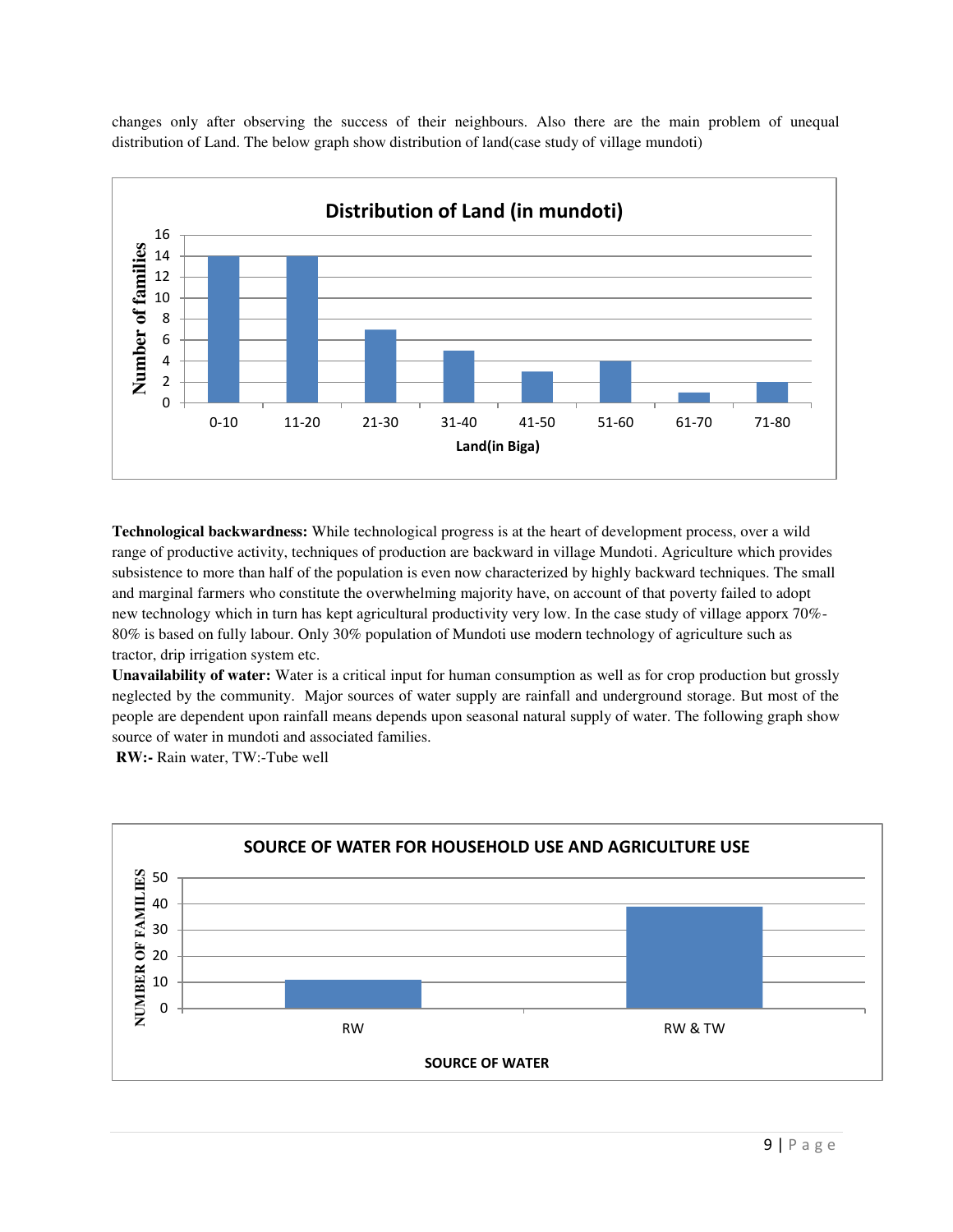**High rate of interest**The present scenario in all the villages of India tales us the sad story of lack of capital. The whole agrarian system runs on high demand of variable capital seasonally. As their exist lack of capital the only out is taking loan. The options open for loan are in two forms-

- 1. **Loan from financial institution:** The process for borrowing money from recognized financial institution state compulsory existence of security creditability. In most cases creditability with villagers is a rare case. Even though if security creditability do exist with a very limited few, the process to avail loan from these financial institution require lot of paper work and consumes lot of time. We are very well aware of the literacy rate present in the villages. So the resident hesitates, and also to escape from paper work, save time resort to loan from local money lenders.
- 2. **Loan from local money lenders:** As the local money lenders are from the same geographical area, they overgo all the paper work and standard procedure followed by the financial institution. In no time the borrowers are able to meet their cash requirement from the money lenders. But their exist a catch in borrowing loan from these money lenders the interest rate followed in the villages are as high as 18%-24% in contrast to 7%-12% from financial institution.

**Unavailability of market and storage facility for crop:** Due to short shelf life of fruits and vegetables, there is a high requirement of cold storages and warehouses to have a stable price and quantity across the year. With no warehouse in the village, the government lacks the main tool for controlling inflation and also giving a fair price to the harvest. Such uncertainties discourage farming.

Lack of clarity on the prices, unavailability of nearby market for selling crop and high lobbying capacity of the middlemen has resulted in exploitation of farmers and crops not fetching the right price. According to collected data of Mundoti huge number of households depends on middle man for selling crop. This is shown by following diagram-

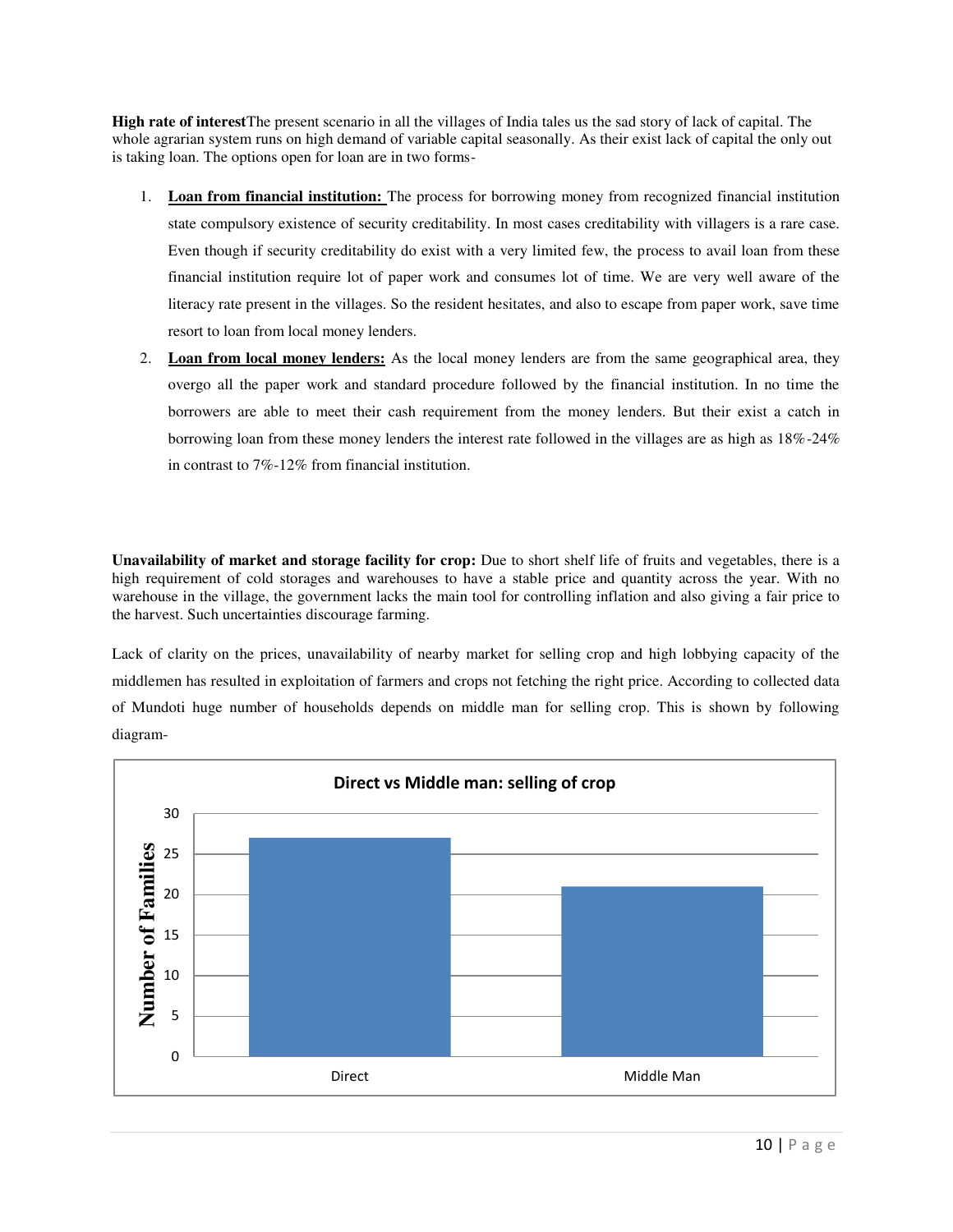Lack of information about government policies: Indian government makes many policies for rural area development but due to poor executive system and low level of education most of the villagers are unaware about the policies made by the government for development. For the collected data we can see that 50%-60% people are unaware about government policies. This is shown by the following graph-



#### **To assure the role of institutions in enhancing the livelihoods.**

**Linkages between local institutions and livelihood strategies:** The Sustainable Livelihoods Framework described above serves to explain some of the different linkages that can be encountered between local institutions and livelihoods. But in the framework, these linkages remain relatively abstract. What does a "linkage" mean in more concrete terms? A linkage here is taken to mean any way in which an institution influences or affects a livelihood strategy undertaken by a particular group or individual, or, vice versa, any way in which a livelihood strategy influences or affects an institution.

In terms of the livelihood framework described above, this may mean the way in which an institution affects the different livelihood assets or capitals that people use for their livelihoods - by controlling access to those assets, or by influencing how, where, when and by whom they are used. For example, an environmentally protected area, such as a park or game reserve, represents a particular type of local institution that could link with the livelihoods of people living in the area in several different ways. A protected area would itself be the product of several other institutions - such as the Ministry of the Environment; the legal system that allows protected areas to be created; the constitution of the country that mandates the government to protect the environment; and local pressure groups that have persuaded the government to set up the protected area. The creation of a protected area might strongly influence people's access to natural assets within the area - households that went hunting for animals may no longer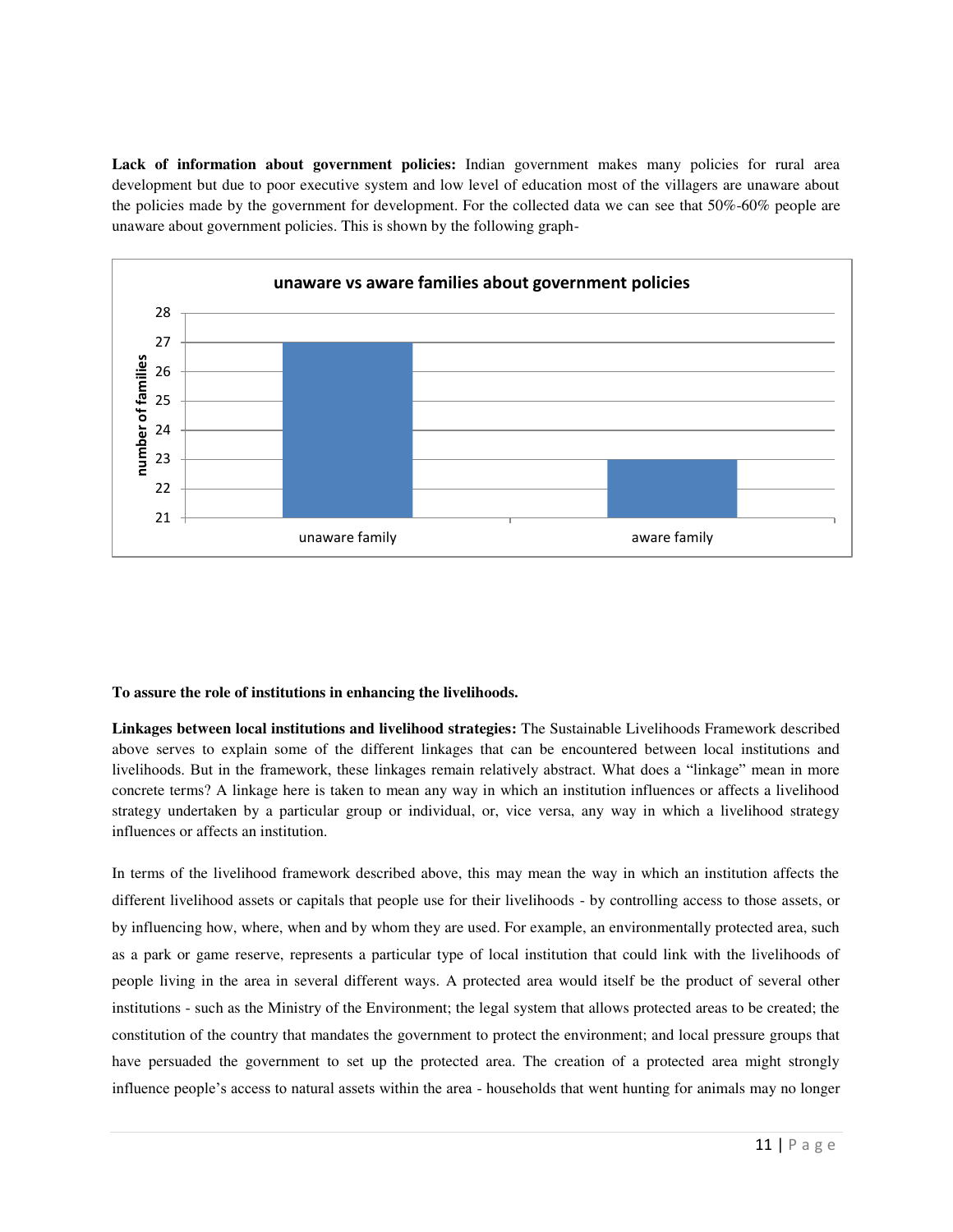Even without directly affecting the assets that people use, an institution may also change the context in which people live in a way that will affect their vulnerability. In the case of the protected area, successful conservation of wild animals within the area might increase the vulnerability of people living outside to having their crops destroyed or their lives threatened. On the other hand, in the longer term it may reduce local people's vulnerability to natural disasters like drought or flooding by protecting watersheds, wetlands and local microclimates.

A local institution may also interact with other institutions in ways that will affect the livelihoods of people. For example, the setting up of a protected area may mean that local government departments and NGOs are able to gain access to more funds from national and international donors to help local communities deal with their changed circumstances. But at the same time it might introduce new institutions into the area - such as the Parks Service, or environmental groups - that have roles and responsibilities that conflict with existing institutions. Responsibility for controlling ritual sites or decision on land-uses may pass from traditional village government or religious and ritual authorities to park managers.

Another example might illustrate some of these potential complexities and help readers to understand what a linkage means. People from a particular tribe or clan living on an island might only marry people from another lineage group situated on the mainland, this being a custom that constitutes a "local institution". The linkages of this institution with people's livelihoods could operate on several different levels. An integral part of marriage ties might be the exchange of rights of access to natural resources, like fish in the waters around the island. For people on the island whose livelihoods depend on fisheries, the constant acquisition of rights to fishing by people from the mainland through marriage to islanders might mean that more and more people are able to come and fish in local waters, eventually depleting the resource and reducing the viability of fisheries as a livelihood strategy. In return, this marriage institution is being influenced by the fisheries livelihood strategies of the mainlanders.

This single institutional arrangement could have other effects and influences on people's livelihoods. One or the other of the two social groups involved might have better political links with the ruling elite of the country. The benefits from these links might also be transferable to the other groups, encouraging more people to migrate to the capital where they are able to find work or positions in public administration. This in turn might ensure a regular flow of remittances to home villages, constituting an important alternative source of livelihood that might supplement, or even replace, natural resource use. Connections with government acquired through marriage links might also help to attract government services and resources that would not otherwise be accessible.

This institution of "marriage off the island" could also have important interactions with another institution -the market for local goods. As well as ensuring exchange of goods through relations of mutual self-help, the traditions linked with the marriage of islanders with mainlanders might also constitute a means of establishing vital marketing links - regular meetings or fairs where islanders and mainlanders sell their goods to each other (and identify possible marriage partners). Without these market outlets, people's access to income or goods for exchange might be limited, negatively affecting their livelihoods.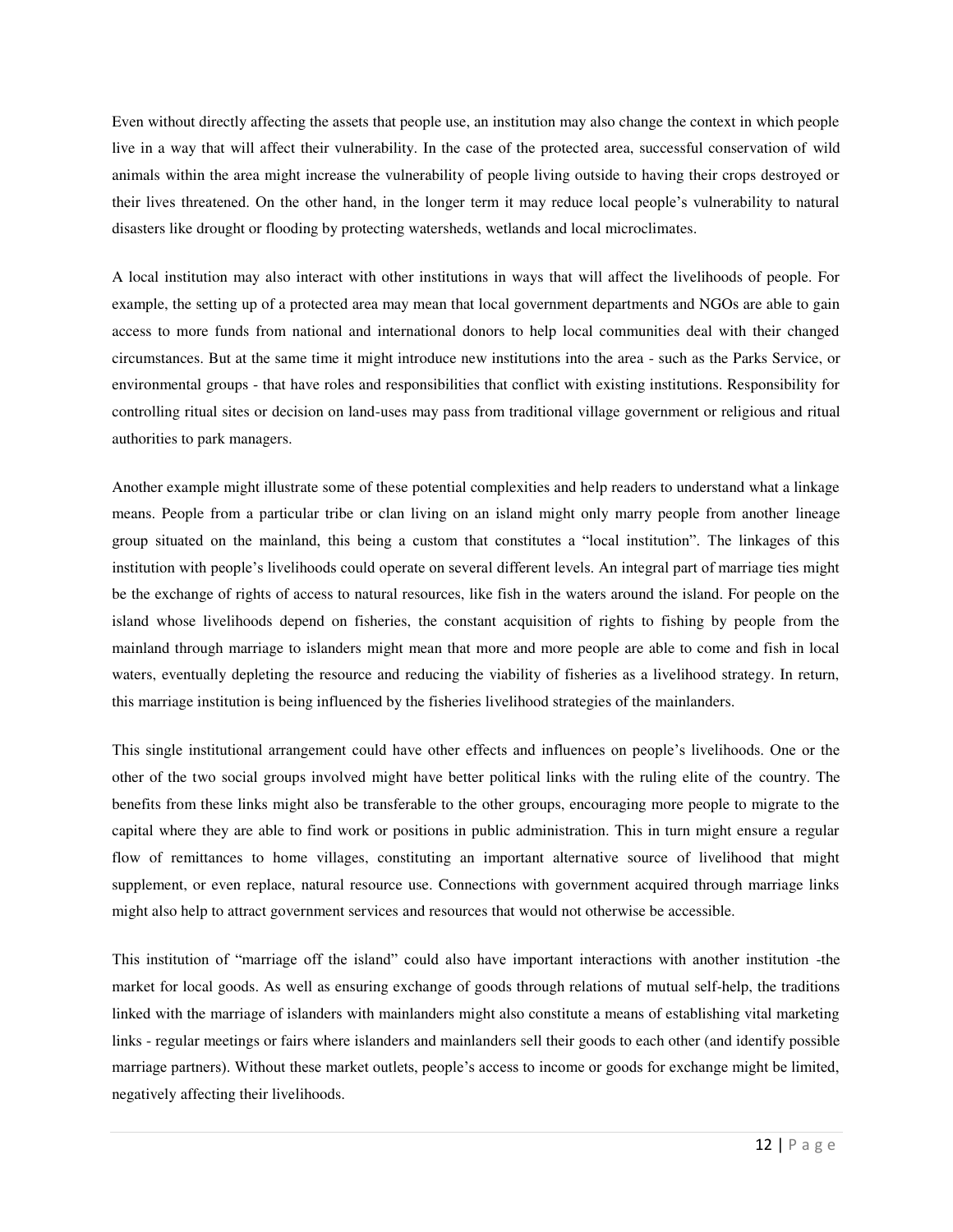#### **To come up with the remedies of challenges.**

**Improving standard of education:** Since most rural children study at government-run schools, the focus of any effort to improve quality and performance must be on those institutions. Without waiting for the state government to act, NGOs and social severing societies can directly interact with the administrators of those schools, especially the headmasters, and village leaders to implement measures that can yield positive results. They can take following step-

- ❖ Make sure that all students have the required text and note books, and teachers/classes have black boards and chalk.
- ❖ Offer few-time after-school individual tuition to students who require special assistance.
- ❖ District or state authorities should organize scholarship competitions for students to provide extra support to meritorious students. School administration should also give attention on these in sense to provide better future to their students.
- ❖ District or state authorities should organize scholarship competitions for students to provide extra support to meritorious students. School administration should also give attention on these in sense to provide better future to their students.

**Solution of income inequality:** The solutions to income inequality are-

- ➢ Improve the legal framework to prevent abuses.
- ➢ Ensure that young people have access to food, education, and health care.
- ➢ Improve the tax system.
- ➢ Higher taxes for the upper-middle class and up.
- ➢ Limit tax breaks, subsidies, and loopholes to major energy, agri-business, pharmaceutical, and financial companies.
- $\triangleright$  Updating tax rates for corporations and individuals whose income is derived from investments.
- $\triangleright$  Taking power to create credit away from banks.
- $\triangleright$  Creating alternative methods of distributing purchasing power from wages, salaries, and dividends.
- $\triangleright$  "Raise the minimum wage and/or require employers to pay a living wage and enlarge the earned income tax credit."

**Sustainable use of water resources:** Agriculture is the primary user of water, with 80% of India's water going towards irrigation. Groundwater, extracted mostly through individual investment in tube wells, provides most of irrigation and domestic water needs. Constantly increasing exploitation of groundwater has made India the largest as well as fastest growing consumer of it globally. The solution, therefore, has to lie in policies that incentivise sustainable use of groundwater. This means the government has to overhaul both farm and power policies.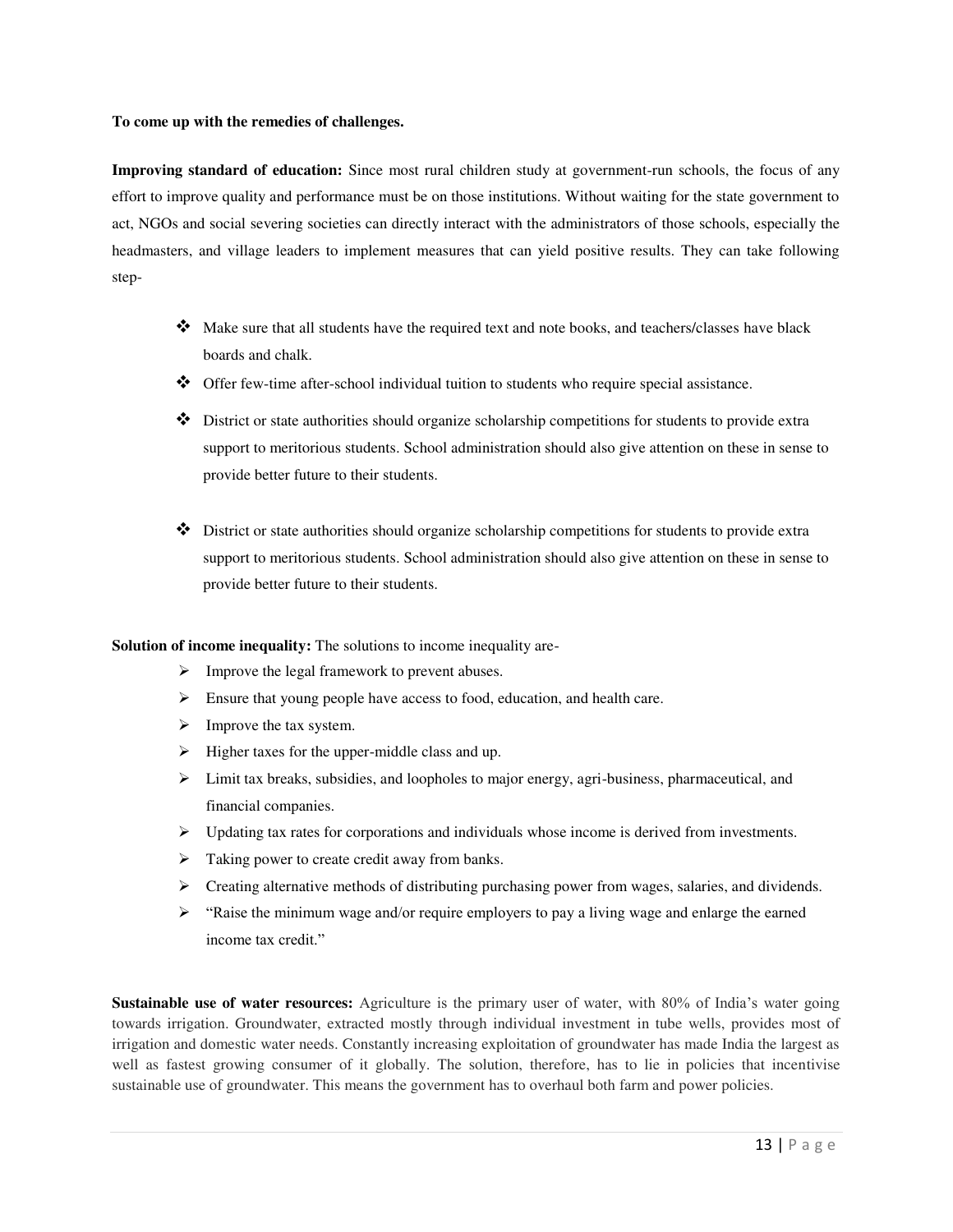we need a comprehensive assessment of water resources, which needs to be followed by better leveraging of programmes such as MGNREGA towards watershed restoration. Farmers need support through agricultural extension services to transition to sustainable water use.

**Agricultural Marketing:** Agricultural marketing still continues to be in a bad shape in rural India. In the absence of sound marketing facilities, the farmers have to depend upon local traders and middlemen for the disposal of their farm produce which is sold at throw-away price.

In most cases, these farmers are forced, under socio-economic conditions, to carry on distress sale of their produce. In most of small villages, the farmers sell their produce to the money lender from whom they usually borrow money.

In order to save the farmer from the clutches of the money lenders and the middle men, the government has come out with regulated markets. These markets generally introduce a system of competitive buying, help in eradicating malpractices, ensure the use of standardized weights and measures and evolve suitable machinery for settlement of disputes thereby ensuring that the producers are not subjected to exploitation and receive remunerative prices.

**Adequate storage facilities:** Storage facilities in the rural areas are either totally absent or grossly inadequate. Under such conditions the farmers are compelled to sell their produce immediately after the harvest at the prevailing market prices which are bound to be low. Such distress sale deprives the farmers of their legitimate income.

 storage facilities to the farmers near their fields and in particular to the small and marginal farmers. The Working Group on additional storage facilities in rural areas has recommended a scheme of establishing a network of Rural Storage Centers to serve the economic interests of the farming community.

**Women Empowerment:** Involvement of women in all the development programmes right from the stage of project planning is essential. Although women represent 50% of the population, they also have the major responsibility of grooming children and procuring the basic needs required for food, fuel and fodder securities. Active participation of women in development programmes will help to identify their problems and reduce their drudgery.

**Assured Livelihood:** While promoting various development programmes, the primary goal is to help the target family to come out of poverty, with in a shortest period. The dairy development programme has a gestation period of 3-4 years, till the newly born calf comes into milk production. In land-based development programmes the gestation period may vary from 2 to 6 years, depending on the type of farming systems practiced by the farmers. In case of arable crop production, the gestation period is short due to short rotation crops while the fruit and tree crops take 5-6 years to generate income. While promoting these income generation activities there are two critical factors which affect the success of the programmes. Firstly the programme should be well planned to generate substantial income to enable the participating families to come out poverty.

The other important aspect is to provide support during the gestation period. Many of the poor who do not have any resources even to procure their daily ration, are likely to neglect their development work, if no support is available in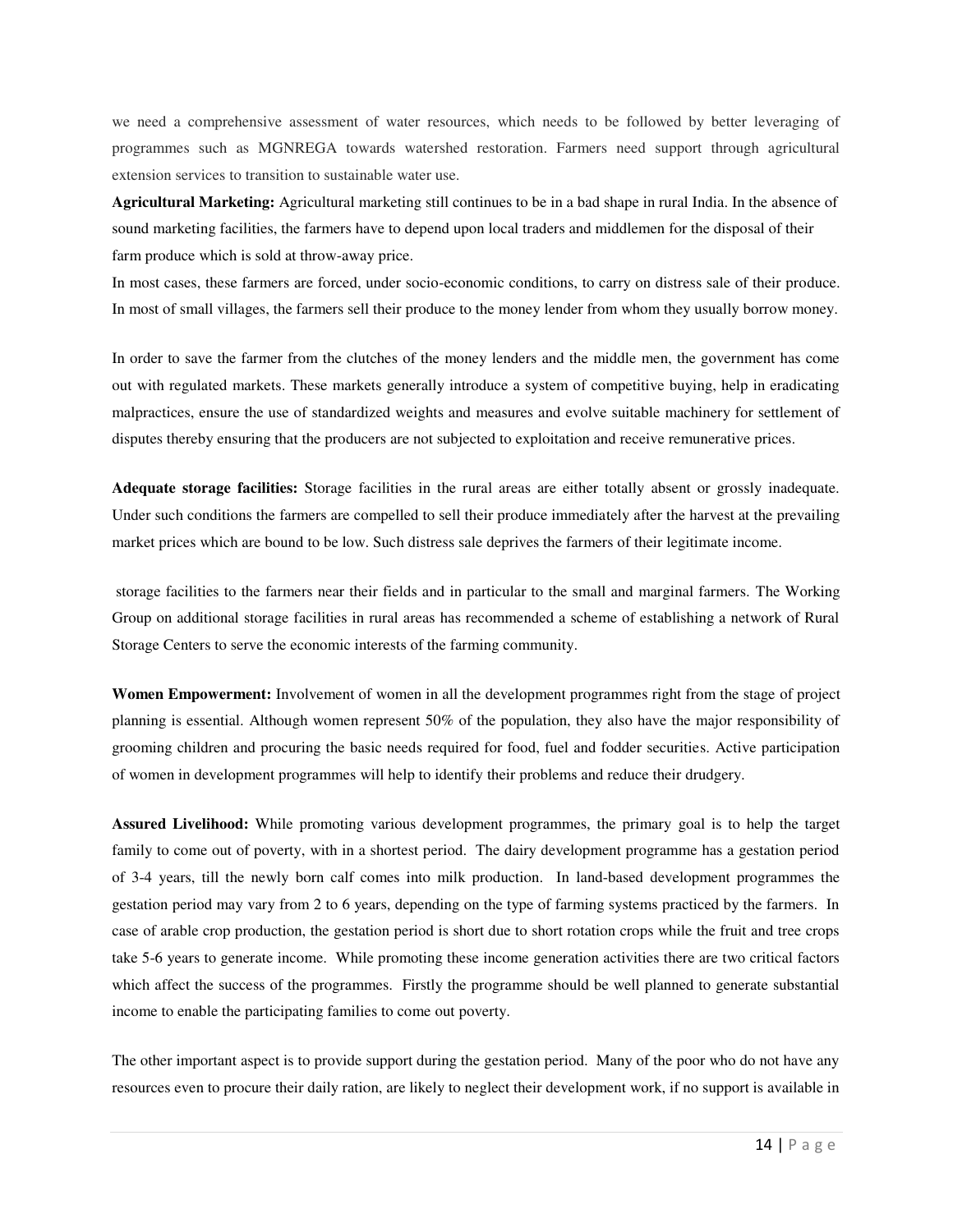the form of assistance or wages to ensure their food security. Hence different short-term income generation activities need to be designed till the income starts generating from the major interventions.

**Water Resource Development:** Development of water resources and wastelands are other important activities, having good potential for supporting the livelihood. However, with watershed development alone particularly the small farmers owning poor quality land, cannot take advantage as they do not have the capacity to invest in land development and critical agricultural inputs. Hence, they do not take active part in such programmes. Therefore, the strategy adopted is to combine watershed management with development of low productive agricultural lands and wastelands owned by the weaker sections of the society. Such a step has helped to motivate the community to conserve the community pastures and forests in the future.

In all the watershed development programmes, involvement of the community right from the stage of planning has been a critical factor, for the success. Mobilizing the community through entry point activities and establishing effective communication through village level planning committees, participation of the community in resource identification and development have been the important elements of the programme. With watershed development, introduction of the improved agricultural practices such as use of certified seeds, promotion of timely tillage operations, integrated pest management, supply of micro- credit to procure inputs, setting up of grain bank to meet the emergency needs of the poor etc. have played a very significant role in building the confidence of the community and sustain their interest.

Such ponds could retain water up to December-January and this water could be used for watering fruit and vegetable crops, during the Kharif and Rabi seasons. Other major benefits were prevention of soil erosion, which resulted in improved soil productivity, recharging of the open wells and borewells, and revival of the old rivulets. The yield of coconut plantation in the surrounding had also increased significantly.

**Technological progress:** Rural India faces a severe technology deficit. While there are other serious shortages power, water, health facilities, roads, etc, these are known and recognized. However, the role of technology in solving these and other problems is but barely acknowledged, and the actual availability of technology in rural areas is, at best, marginal. The so-called digital divide is widely spoken and written about; the technology divide is hardly mentioned.

Technologies that reduce power consumption of pumps are vital; unfortunately, their use is minimal, since agricultural power is free or largely subsidized. Similarly, there is little incentive to optimize through technology or otherwise water use, especially in irrigated areas, given the water rates. Post-harvest technologies for processing and adding value could greatly enhance rural employment and incomes, but at present deployment of technology is margin. Cold storage and cold-chains for transportation to market is of great importance for many agricultural products particularly, fruits and vegetables but are non-existent. These are clearly technologies with an immediate return on investment, and benefits for all: the farmer, the end-consumer, the technology provider.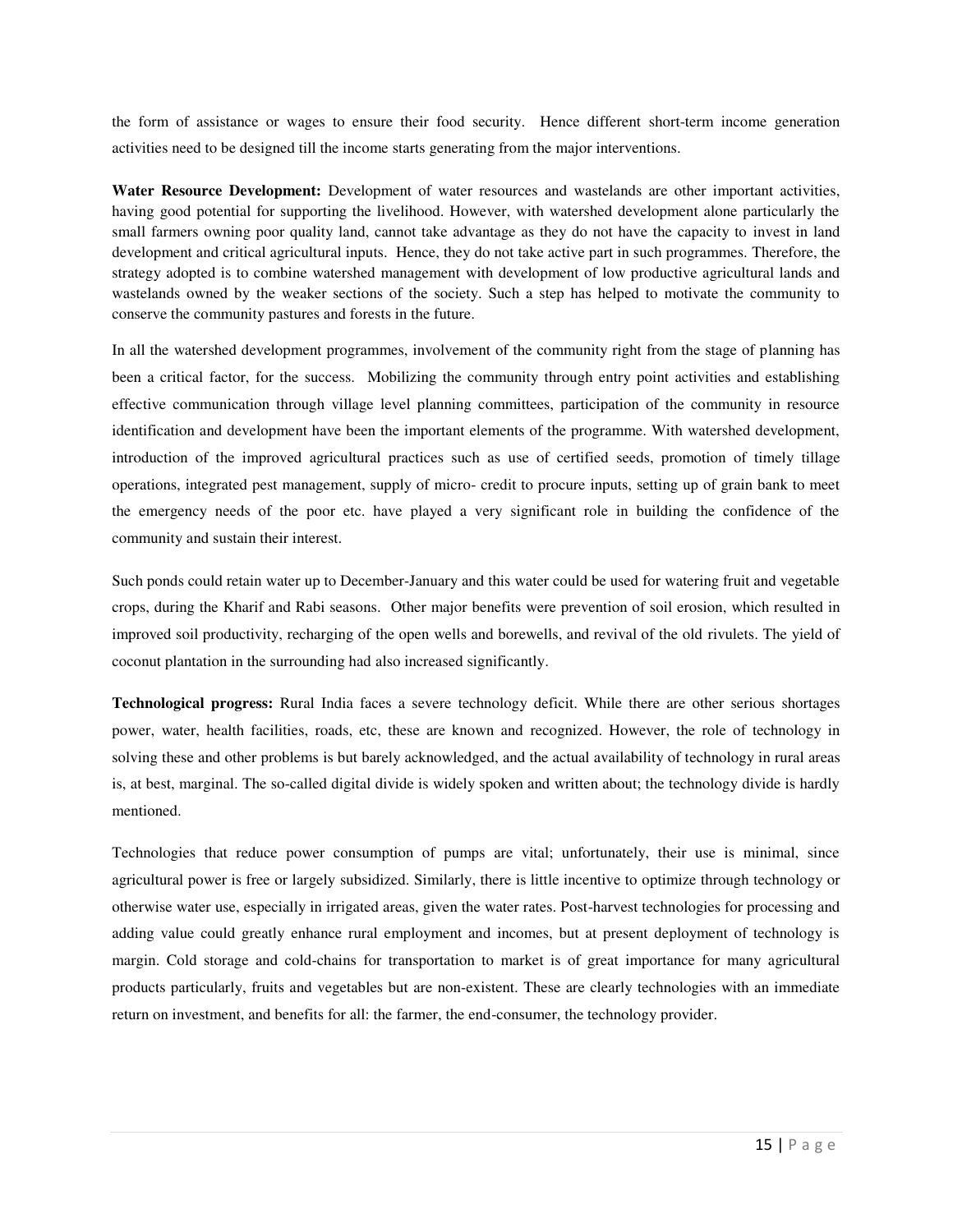#### **CONCLUSION**

**From the study I have** done, data I have collected, It became very much evident that their exist huge impact of institutions on livelihood of rural areas **(case study of Mundoti village).** These institutions mentioned here includes financial institution, educational institution, government institution etc. out of all the most common institute are diary, shop, panchayat, bank. All these institutions are the major source of income, employment and form the very core of day-to-days life. These institutions are responsible for enhancement of personal skills and promote specialization among villages. Existence of these institutions present a direct relationship between literacy rate. All these institutions are responsible for improvement in standard of living and thus leading to overall development.

#### **REFERENCE & APPINDEX**

#### **REFERENCE**

- ➢ **"The New Institutional Economics" writer V. SHANMUGASUNDARAM**
- ➢ **"INDIAN ECONOMY" writer V.K. puri & S.K. Mishra**
- ➢ Arun Agrawal School of Natural Resources and Environment University of Michigan & Nicolas Perrin The World Bank "Climate Adaptation, Local Institutions, and Rural Livelihoods"

## ➢ **INSTITUTIONAL SUPPORT FOR SUSTAINABLE RURAL LIVELIHOODS IN "SOUTHERN AFRICA: RESULTS FROM ZIMBABWE, ZAMBIA AND SOUTH AFRICA"**

➢ **"Poverty and livelihoods in rural South Africa" Case studies in Limpopo**  Investigating diversity and dynamics of livelihoods. **By: -S. Perret, W. Anseeuw, F. Mathebula (October 2005)**

## ➢ **THE IMPACT OF RURAL LIVELIHOOD STRATEGIES ON THE ECOLOGY OF ZAMBIAN WETLANDS: POLICY AND INSTITUTIONAL MANAGEMENT IMPLICATIONS** By: - **Misael Kokwe2**

- ➢ "knowledge and skills Learning for agriculture to improve rural livelihoods" By: - Anna Robinson-Pant
- ➢ Carney, D. (1998) *Sustainable Rural Livelihoods: What Contribution Can We Make?* London: DFID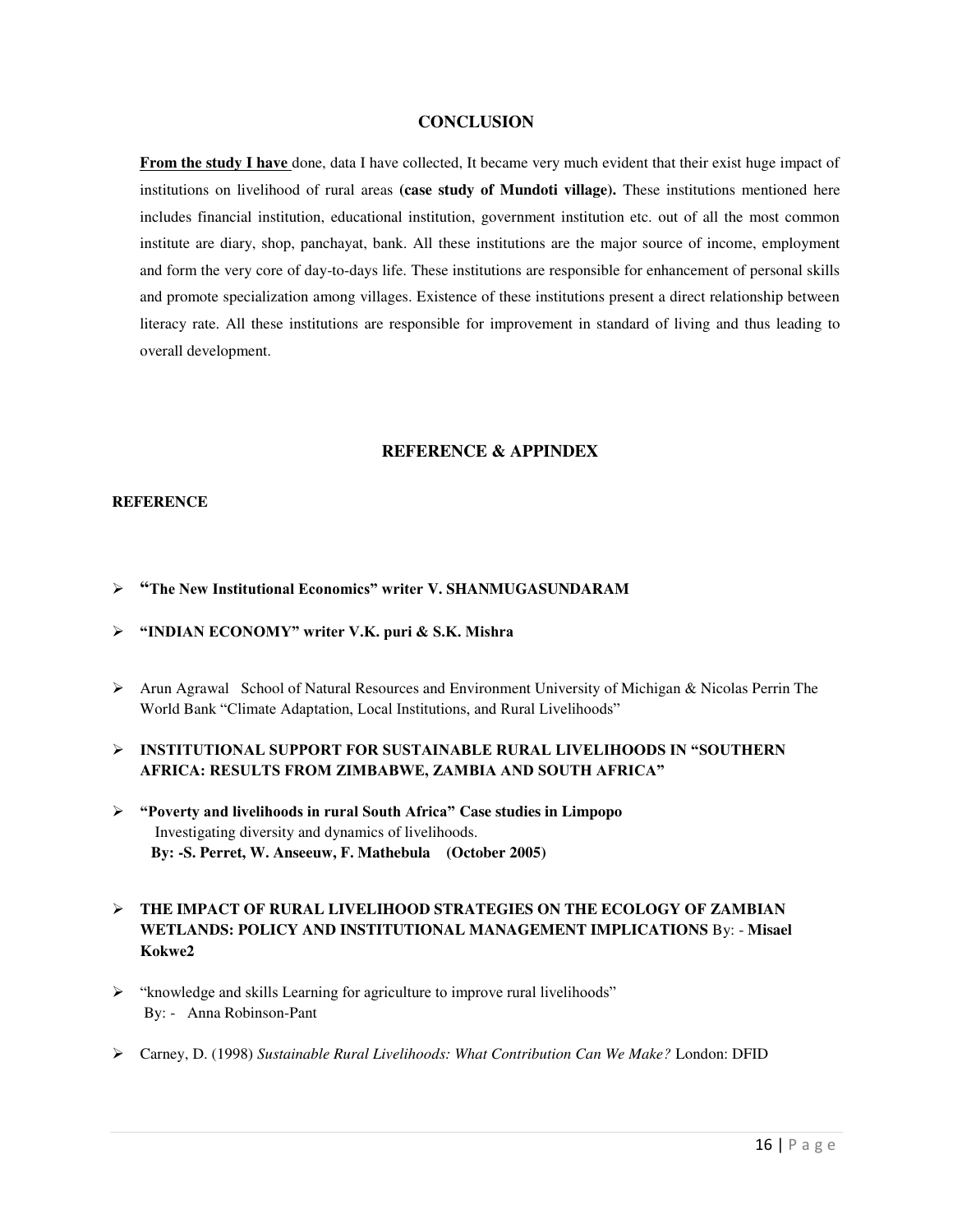- ➢ Ellis, F. (forthcoming) *Rural Livelihood Diversity in Developing Countries: Analysis, Policy, Methods* Oxford: **OUP**
- ➢ RURAL LIVELIHOODS, INSTITUTIONS AND VULNERABILITY IN SOUTH AFRICA **Dr Elizabeth Francis Published: April 2002**
- ➢ **What Are Institutions?** *Geoffrey M. Hodgson*
- ➢ CHAPTER 3 Rural Livelihoods Aajeevika-National Rural Livelihoods Mission (NRLM)
- ➢ Carney, D. (ed) (1998): 'Sustainable Rural Livelihoods: what contribution can we make?' London: DFID.
- $\triangleright$  DiP (1998) 'Shared Objective Sustainable Rural Development: a study of programmes that impact on Rural District Councils'. Harare: GoZ Capacity-Building Coordinating Committee.
- ➢ Agrawal, Arun. 2008. The role of local institutions in adaptation to climate change. Paper prepared for the Social Dimensions of Climate Change, Social Development Department, The World Bank, Washington DC, March 5-6, 2008.
- ➢ Goldman, I., Carnegie, J., Marumo, M., Munyoro, D., Kela, T., Ntonga, S., Mwale, E. (2000) 'Institutional Support for Sustainable Rural Livelihoods in Southern Africa: Framework and methodology', *Natural Resource Perspectives* No. 49. London: ODI.
- ➢ Uphoff, Norman, and Louise Buck. 2006. Strengthening rural local institutional capacities for sustainable livelihoods and equitable development. Paper prepared for the Social Development Department, World Bank, Washington DC.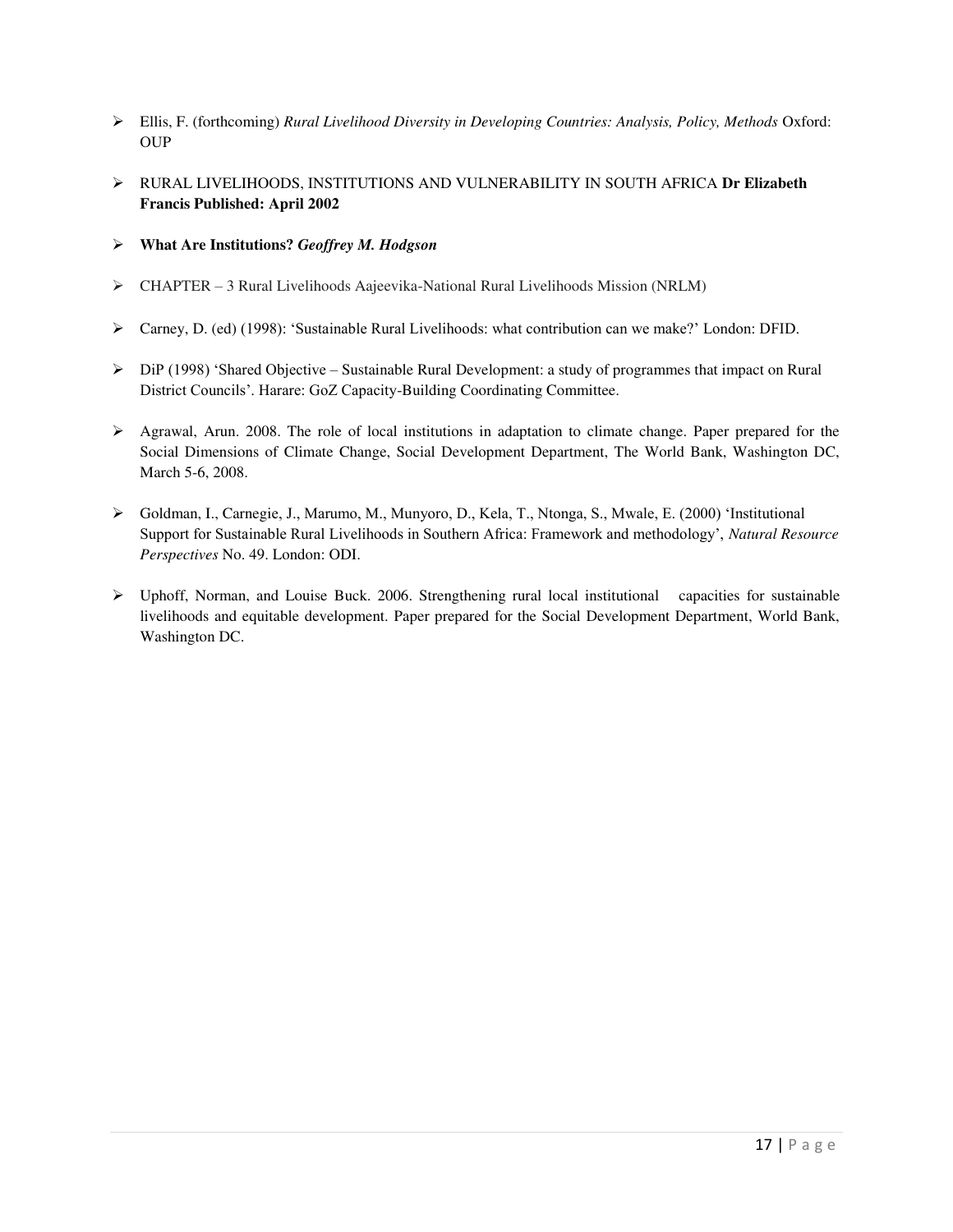## **APPENDIX**

|                                                                                                                                              | <b>Survey Questionnaire</b> |                  |  |
|----------------------------------------------------------------------------------------------------------------------------------------------|-----------------------------|------------------|--|
| Name of the Interviewer: ________________________                                                                                            |                             | Date: __________ |  |
| Family's Details:-                                                                                                                           |                             |                  |  |
| Age: _______________________<br>No. of family members: ____________________ (household)____________                                          |                             |                  |  |
|                                                                                                                                              |                             |                  |  |
| Education: ____________________________, How many member educated______________                                                              |                             |                  |  |
| Crops grown and production:-                                                                                                                 |                             |                  |  |
|                                                                                                                                              |                             |                  |  |
| 1. What is your primary source of income?                                                                                                    |                             |                  |  |
| govt. job                                                                                                                                    |                             |                  |  |
| Agriculture                                                                                                                                  |                             |                  |  |
| shop                                                                                                                                         |                             |                  |  |
| Handicraft                                                                                                                                   |                             |                  |  |
|                                                                                                                                              |                             |                  |  |
| 2. Have you grown any commercial crops? Yes / No<br>If yes, specify:                                                                         |                             |                  |  |
| <u> 1989 - Johann John Harry Harry Harry Harry Harry Harry Harry Harry Harry Harry Harry Harry Harry Harry Harry</u><br>If No, give reasons: |                             |                  |  |
| 3. What is your source of water for irrigation facility?                                                                                     |                             |                  |  |
| Rain water                                                                                                                                   |                             |                  |  |
|                                                                                                                                              |                             |                  |  |
| wall, tube-well , Pond                                                                                                                       |                             |                  |  |
|                                                                                                                                              |                             |                  |  |
| 4. How many growing cycle do you have per year?<br>$\overline{c}$<br>3<br>1                                                                  |                             |                  |  |
| 5. How do you market your crops?                                                                                                             |                             |                  |  |
|                                                                                                                                              |                             |                  |  |
| <b>Direct</b><br>Through middle men                                                                                                          |                             | Through agencies |  |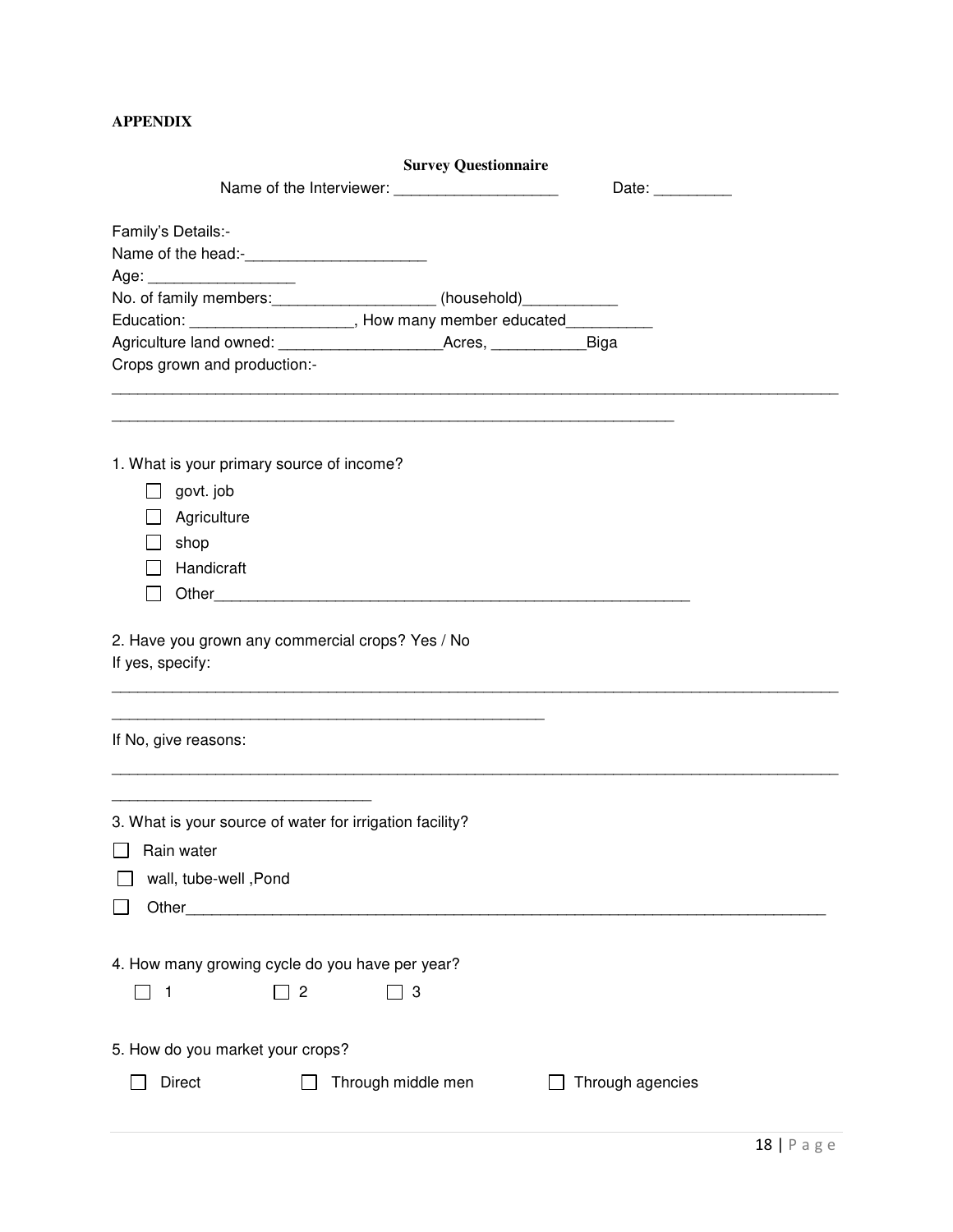| If Yes, from<br>where                                                                                                                                                                           | 6. Do you get seeds and fertilizers in time? Yes / No                    |                    |                                                                                             |  |
|-------------------------------------------------------------------------------------------------------------------------------------------------------------------------------------------------|--------------------------------------------------------------------------|--------------------|---------------------------------------------------------------------------------------------|--|
| Yes<br>$\Box$                                                                                                                                                                                   | 7. Do you have storage place and market for your yield?<br>No<br>$\perp$ |                    | Don't know                                                                                  |  |
|                                                                                                                                                                                                 |                                                                          |                    |                                                                                             |  |
| Which method you use                                                                                                                                                                            | 8. Your opinion about the expenses in Agriculture?                       |                    |                                                                                             |  |
| Inorganic Method                                                                                                                                                                                | Organic Method                                                           | <b>Both Method</b> |                                                                                             |  |
| Very high                                                                                                                                                                                       | Very high                                                                |                    | Very high                                                                                   |  |
| Moderate                                                                                                                                                                                        | Moderate                                                                 |                    | Moderate                                                                                    |  |
| Less                                                                                                                                                                                            | Less                                                                     |                    | Less                                                                                        |  |
| 9. Do you have insurance of your crop?<br>$\Box$ Yes<br>$\Box$ Yes<br>If No from where you get information?<br>$\Box$ Neighbors<br>Relatives<br>Newspaper/Magazine<br>Panchayat Samiti<br>Other | ]No<br>$\neg$ No                                                         |                    | 10. Is there any institute that gives some information about new techniques of agriculture? |  |
| $\Box$ Yes                                                                                                                                                                                      | 11. Do you have a savings account with a financial institution?<br>∃No   |                    |                                                                                             |  |

| If Yes, where |             |
|---------------|-------------|
| $\Box$ Bank   | Post office |

 $\Box$  Any other local society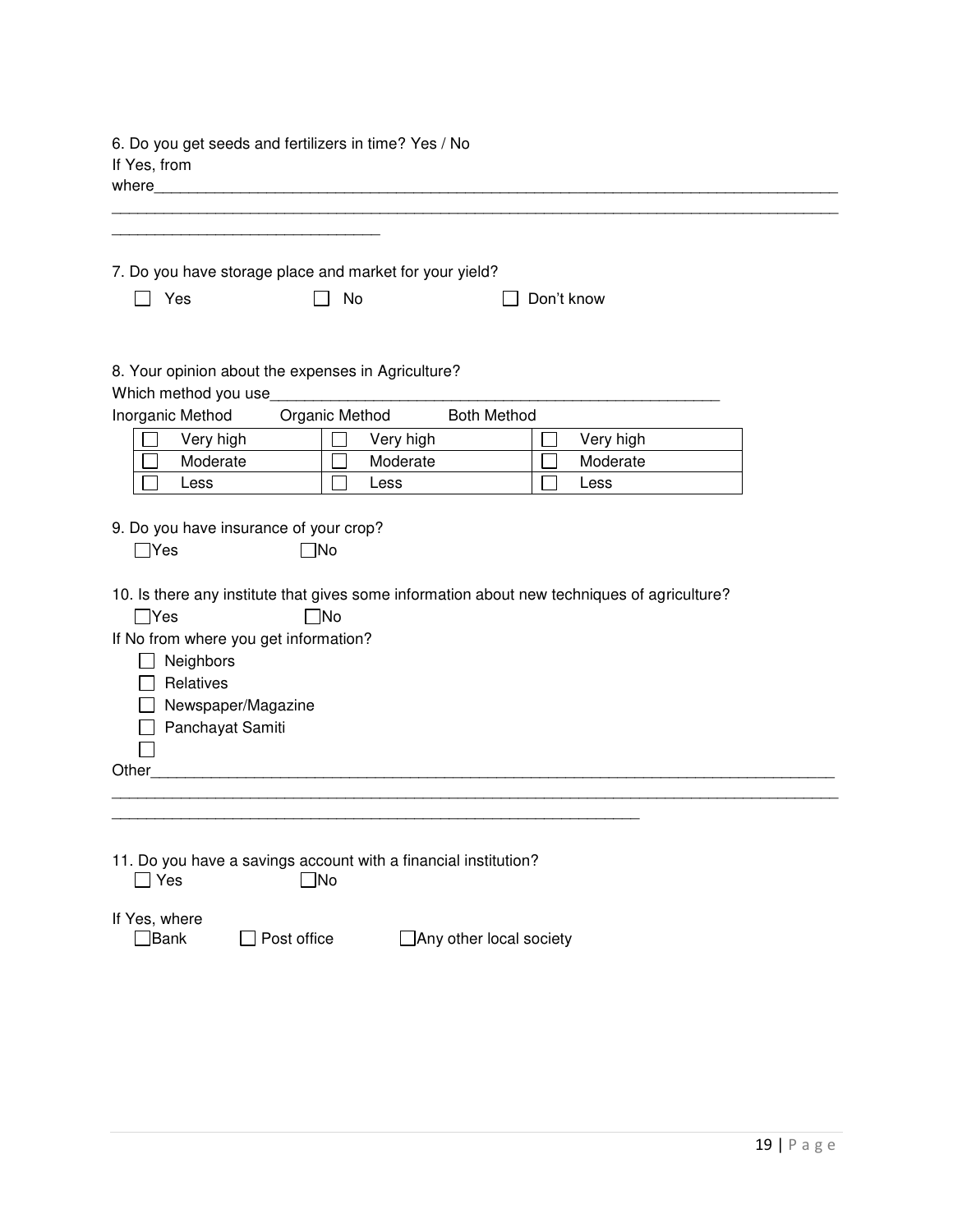12. Do you have any debts? Yes / No If Yes, Purpose

| 13. For what purpose did you use the loan money?                                                                        |                             |
|-------------------------------------------------------------------------------------------------------------------------|-----------------------------|
| Purchase of fixed capital                                                                                               |                             |
| Payment of old debts (agriculture)                                                                                      |                             |
| Purchase of fertilizer                                                                                                  |                             |
| Social ceremony (marriage)                                                                                              |                             |
| Health problem                                                                                                          |                             |
|                                                                                                                         |                             |
| 14. From where do you get financial support? (Specified interest rate)                                                  |                             |
| Govt. Banks                                                                                                             |                             |
| Co-operative Banks/society                                                                                              |                             |
| Relative/Zamindar                                                                                                       |                             |
| Other <b>Other Communities Communities Communities Communities Communities</b>                                          |                             |
|                                                                                                                         |                             |
| 15. Have you applied for a loan from a financial institution in the previous three years?<br>- INo<br>l Yes             |                             |
| If No What were the reasons you have not applied for a loan with a financial institution?<br>$\Box$ High interest rates |                             |
| $\Box$ . Short loan term (maturity)                                                                                     |                             |
| Lengthy application process                                                                                             |                             |
| Did not apply because was denied credit earlier                                                                         |                             |
| Don't need a loan                                                                                                       |                             |
|                                                                                                                         |                             |
| other                                                                                                                   |                             |
|                                                                                                                         |                             |
| 16. What factors affect your yield?                                                                                     |                             |
|                                                                                                                         | Lack of knowledge           |
| Lack of finances                                                                                                        | Unavailability of resources |
| <b>Diseases</b>                                                                                                         |                             |
| Then who helps for your affected yield                                                                                  |                             |

\_\_\_\_\_\_\_\_\_\_\_\_\_\_\_\_\_\_\_\_\_\_\_\_\_\_\_\_\_\_\_\_\_\_\_\_\_\_\_\_\_\_\_\_\_\_\_\_\_\_\_\_\_\_\_\_\_\_\_\_\_\_\_\_\_\_\_\_\_\_\_\_\_\_\_\_\_\_\_\_\_\_\_\_

\_\_\_\_\_\_\_\_\_\_\_\_\_\_\_\_\_\_\_\_\_\_\_\_\_\_\_\_\_\_\_\_\_\_\_\_\_\_\_\_\_\_\_\_\_\_\_\_\_\_\_\_\_\_\_\_\_\_\_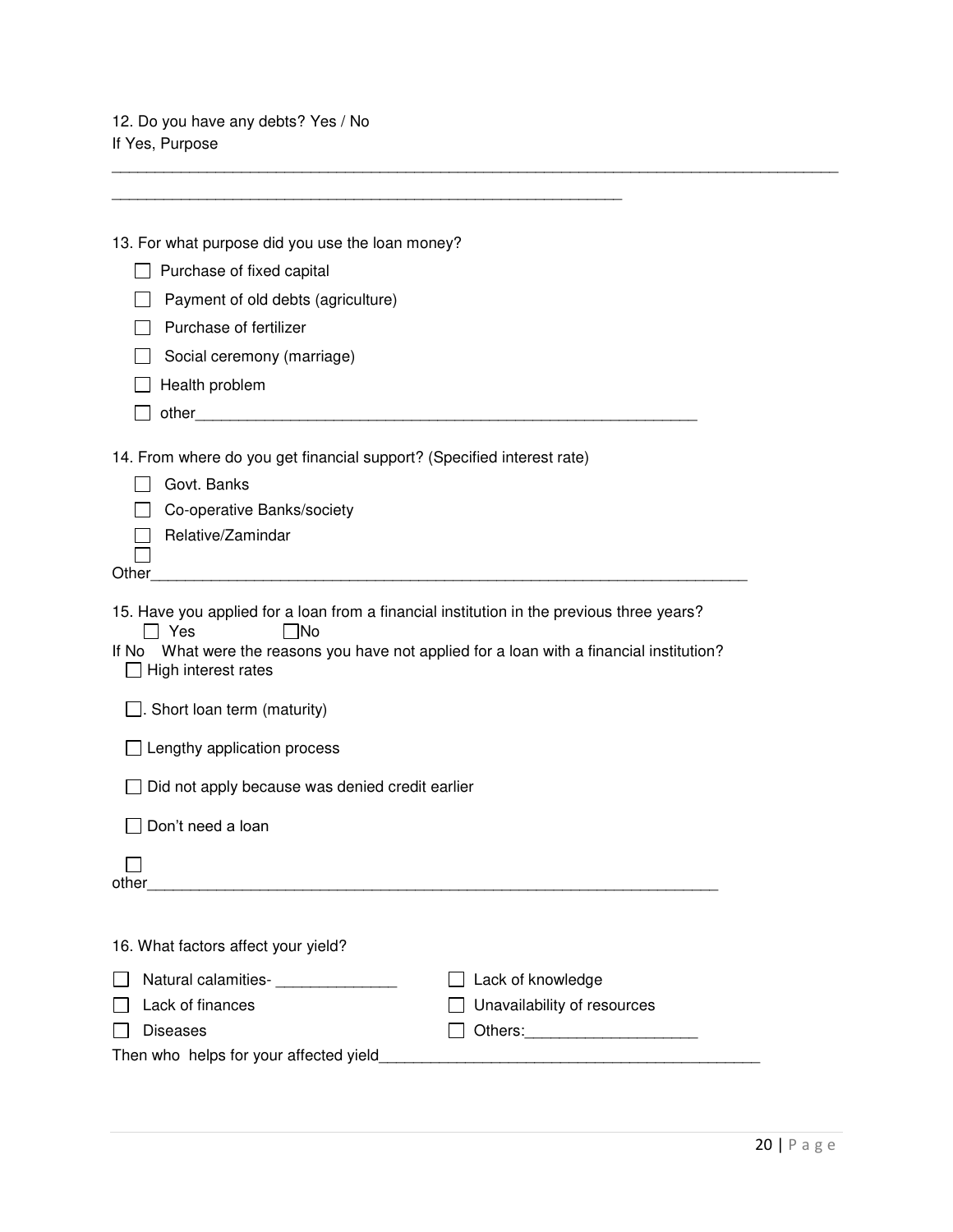17. Are you aware of Government plans and facilities?

| If No | No                                                                      | Yes         |                                                                 |              |
|-------|-------------------------------------------------------------------------|-------------|-----------------------------------------------------------------|--------------|
|       |                                                                         |             |                                                                 |              |
|       | Which government plan is helpful?<br>Swarnjayanti Gram Swarozgar Yojana |             |                                                                 |              |
|       | Atal Pension Yojana                                                     |             |                                                                 |              |
|       | Digital India Programme                                                 |             |                                                                 |              |
|       |                                                                         |             |                                                                 |              |
|       | Pradhanmantri (PM) Grameen Awaass Yojana                                |             |                                                                 |              |
|       | Swachchh Bharat Abhiyan                                                 |             |                                                                 |              |
|       | <b>MGNREGA</b>                                                          |             |                                                                 |              |
|       |                                                                         |             |                                                                 |              |
|       | 18. Your business profitable during the whole year?                     |             |                                                                 |              |
|       | No                                                                      | Yes         |                                                                 |              |
| If No |                                                                         |             |                                                                 |              |
|       |                                                                         |             |                                                                 |              |
|       |                                                                         |             |                                                                 |              |
|       |                                                                         |             |                                                                 |              |
|       |                                                                         |             | 19. Do you and your family keep written record of revenue and   | Expenditure? |
|       | Yes                                                                     | No          |                                                                 |              |
|       |                                                                         |             | 20. Do you do any other occupation in free time to agriculture? |              |
|       | Dairy                                                                   | $\Box$ shop | $\Box$ farm house                                               |              |
|       |                                                                         |             |                                                                 |              |
|       |                                                                         |             |                                                                 |              |
|       | 21. In panchayat construction you are involve? (road,)                  |             |                                                                 |              |
|       | ]Yes<br>$\Box$ No                                                       |             |                                                                 |              |
|       |                                                                         |             |                                                                 |              |
|       |                                                                         |             |                                                                 |              |
|       | 22. How do you plan for your future?                                    |             |                                                                 |              |
|       | Insurance                                                               |             | On property                                                     |              |
|       | <b>Fixed Deposits</b>                                                   |             | None                                                            |              |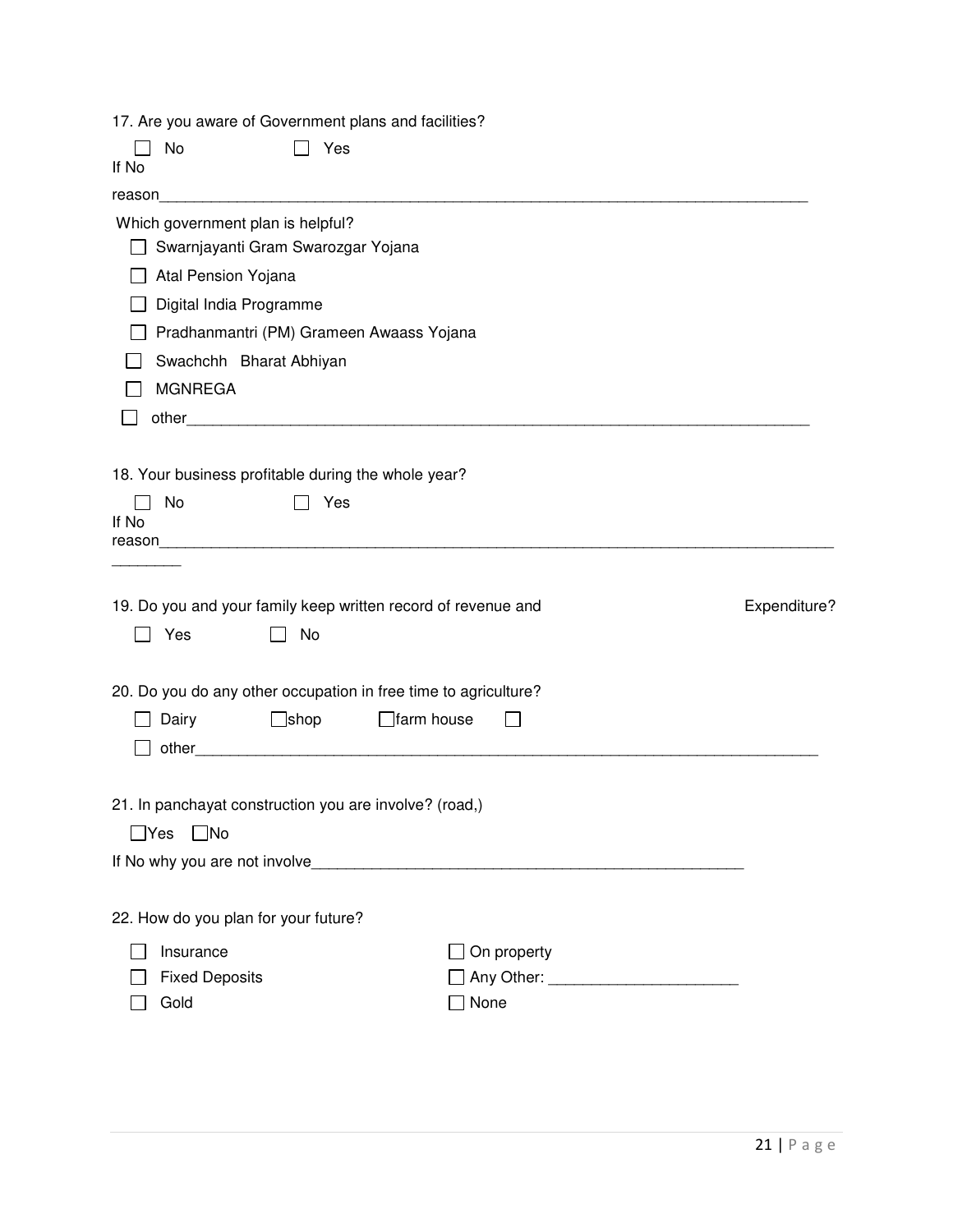## 23. Any other problem?



24. Suggestion how to raise your income, employment and development?

## **Primary Data of Survey result**

| 1. | Case study of village                                               | Mundoti        |                 |
|----|---------------------------------------------------------------------|----------------|-----------------|
| 2. | Total number of families (in our study)                             | 50             |                 |
| 3. | Total population of these families                                  | 406            |                 |
| 4. | Total number of literate persons                                    | 207            |                 |
| 5. | Total number of illiterate persons                                  | 199            |                 |
| 6. | Number of families of which agriculture is primary source of income | 41             |                 |
| 7. | Number of families of which other source is primary source of       | 9              |                 |
|    | income                                                              |                |                 |
| 8. | Other source of income                                              | 1.             | Shop            |
|    |                                                                     | 2.             | Dairy           |
|    |                                                                     | 3.             | Government job  |
|    |                                                                     | 4.             | Blacksmith      |
|    |                                                                     | 5.             | Labour          |
| 9. | Number of families having less or equal to 2,50,000 RS income per   | 31             |                 |
|    | year                                                                |                |                 |
|    | 10. Number of families having income greater than 2,50,000 RS per   | 19             |                 |
|    | year                                                                |                |                 |
|    | 11. Number of families having land 0-20 biga                        | 28             |                 |
|    | 12. Number of families having land 21-40 biga                       | 12             |                 |
|    | 13. Number of families having land 41-60 biga                       | $\overline{7}$ |                 |
|    | 14. Number of families having land 61-80 biga                       | $\overline{3}$ |                 |
|    | 15. Main source of water supply                                     | 1.             | RW - Rain water |